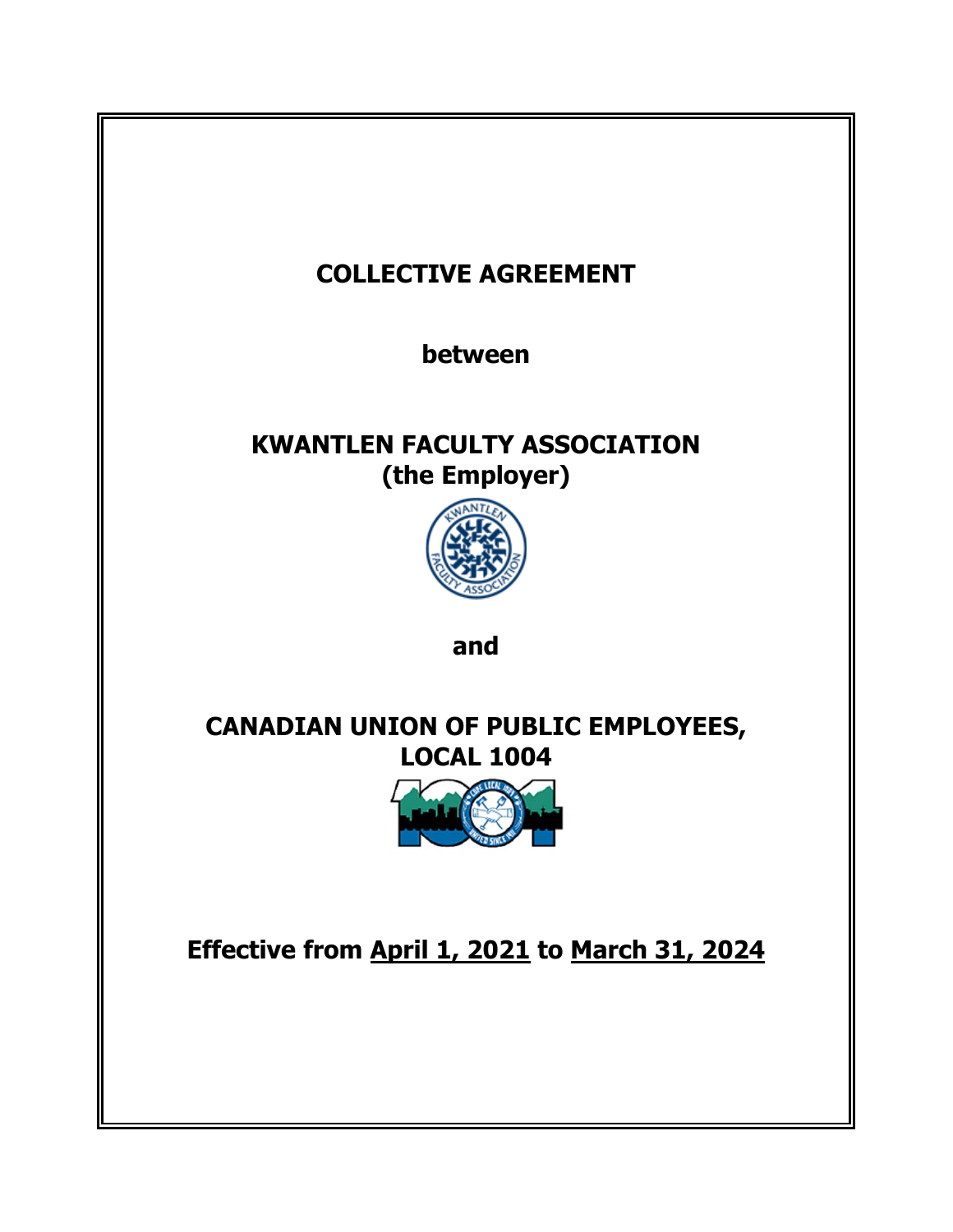| 1.1  |                                                                  |  |
|------|------------------------------------------------------------------|--|
| 1.2  |                                                                  |  |
|      | ARTICLE 2 - DUES CHECK-OFF, UNION SECURITY AND INDEMNIFICATION 1 |  |
| 2.1  |                                                                  |  |
| 2.2  |                                                                  |  |
| 2.3  |                                                                  |  |
| 2.4  |                                                                  |  |
|      |                                                                  |  |
|      |                                                                  |  |
| 4.1  |                                                                  |  |
| 4.2  |                                                                  |  |
| 4.3  |                                                                  |  |
| 4.4  |                                                                  |  |
|      |                                                                  |  |
| 5.1  |                                                                  |  |
| 5.2  |                                                                  |  |
| 5.3  |                                                                  |  |
| 5.4  |                                                                  |  |
| 5.5  |                                                                  |  |
| 5.6  |                                                                  |  |
| 5.7  |                                                                  |  |
| 5.8  |                                                                  |  |
|      |                                                                  |  |
|      |                                                                  |  |
|      |                                                                  |  |
| 7.1  |                                                                  |  |
| 7.2  |                                                                  |  |
| 7.3  |                                                                  |  |
| 7.4  |                                                                  |  |
| 7.5  |                                                                  |  |
|      |                                                                  |  |
| 8.1  |                                                                  |  |
| 8.2  |                                                                  |  |
| 8.3  |                                                                  |  |
| 8.4  |                                                                  |  |
|      |                                                                  |  |
|      |                                                                  |  |
|      |                                                                  |  |
|      |                                                                  |  |
| 10.1 |                                                                  |  |
| 10.2 |                                                                  |  |
|      |                                                                  |  |
| 11.1 |                                                                  |  |
|      |                                                                  |  |

# **TABLE OF CONTENTS**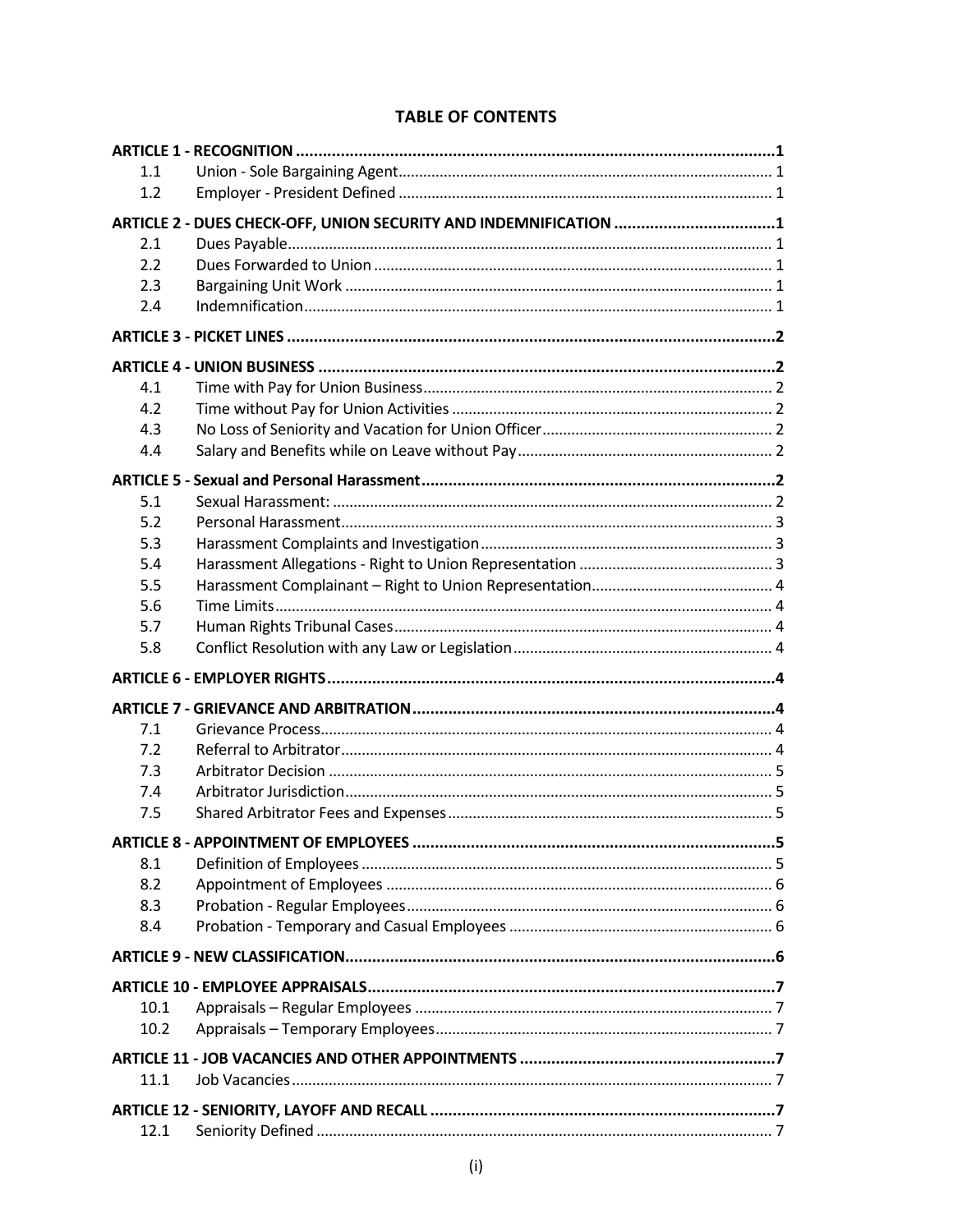| 12.2         |  |
|--------------|--|
| 12.3         |  |
| 12.4         |  |
| 12.5         |  |
| 12.6         |  |
| 12.7         |  |
| 12.8         |  |
|              |  |
| 13.1         |  |
| 13.2         |  |
| 13.3         |  |
|              |  |
| 14.1         |  |
| 14.2         |  |
| 14.3         |  |
|              |  |
|              |  |
| 15.1         |  |
| 15.2         |  |
|              |  |
| 16.1         |  |
| 16.2         |  |
| 16.3         |  |
| 16.4         |  |
|              |  |
| 16.5         |  |
|              |  |
| 17.1         |  |
| 17.2         |  |
| 17.3         |  |
| 17.4         |  |
|              |  |
|              |  |
| 18.1         |  |
| 18.2         |  |
| 18.3<br>18.4 |  |
| 18.5         |  |
| 18.6         |  |
|              |  |
|              |  |
| 19.1         |  |
| 19.2         |  |
| 19.3         |  |
| 19.4         |  |
| 19.5         |  |
| 19.6         |  |
|              |  |
| 20.1<br>20.2 |  |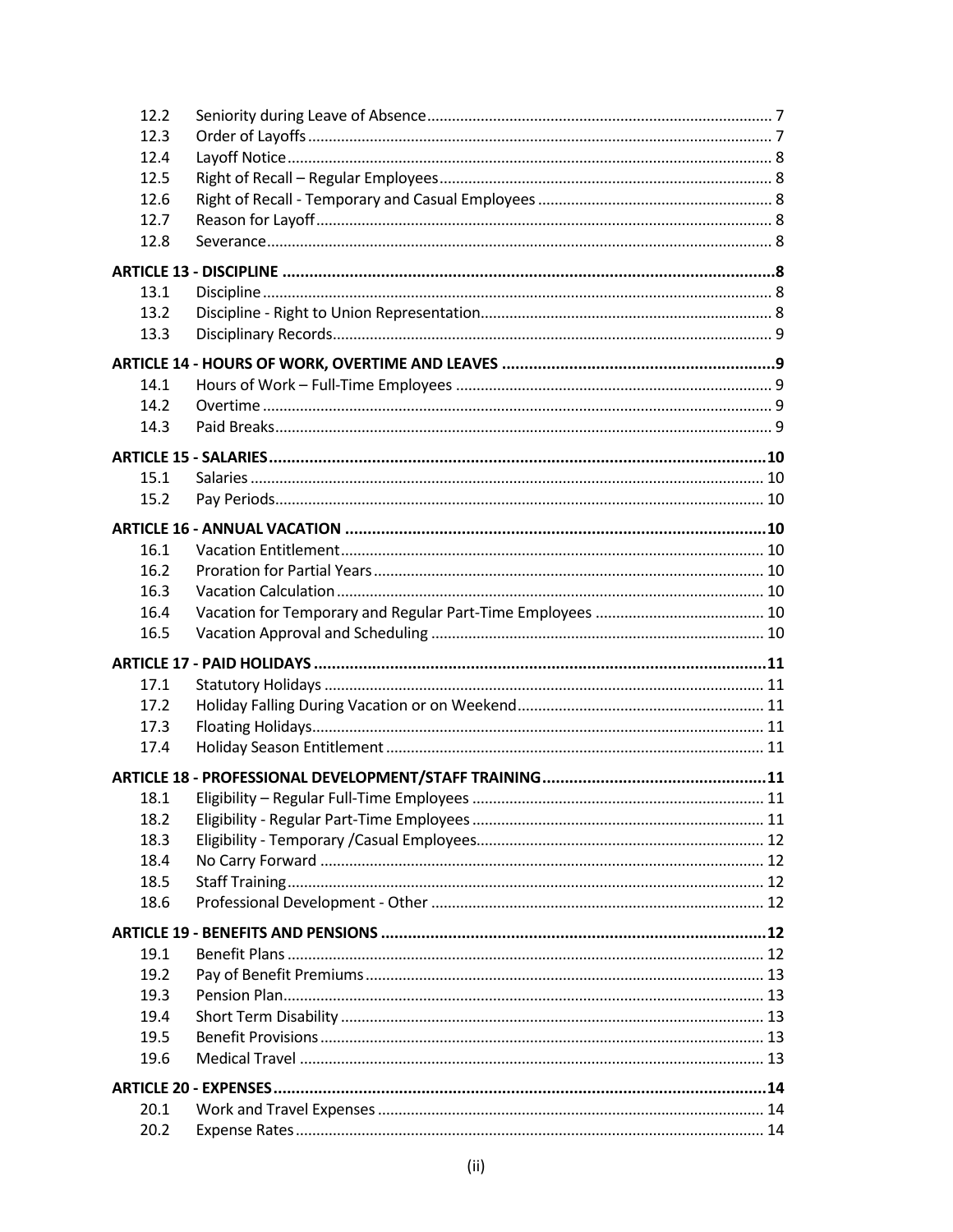| 20.3  |  |
|-------|--|
| 20.4  |  |
| 20.5  |  |
| 20.6  |  |
| 20.7  |  |
| 20.8  |  |
| 20.9  |  |
|       |  |
| 21.1  |  |
| 21.2  |  |
| 21.3  |  |
|       |  |
| 22.1  |  |
| 22.2  |  |
| 22.3  |  |
| 22.4  |  |
|       |  |
|       |  |
| 23.1  |  |
| 23.2  |  |
| 23.3  |  |
| 23.4  |  |
|       |  |
| 24.1  |  |
| 24.2  |  |
|       |  |
| 25.1  |  |
| 25.2  |  |
| 25.3  |  |
| 25.4  |  |
| 25.5  |  |
| 25.6  |  |
| 25.7  |  |
| 25.8  |  |
| 25.9  |  |
| 25.10 |  |
| 25.11 |  |
|       |  |
| 26.1  |  |
| 26.2  |  |
|       |  |
| 27.1  |  |
|       |  |
|       |  |
|       |  |
| 29.1  |  |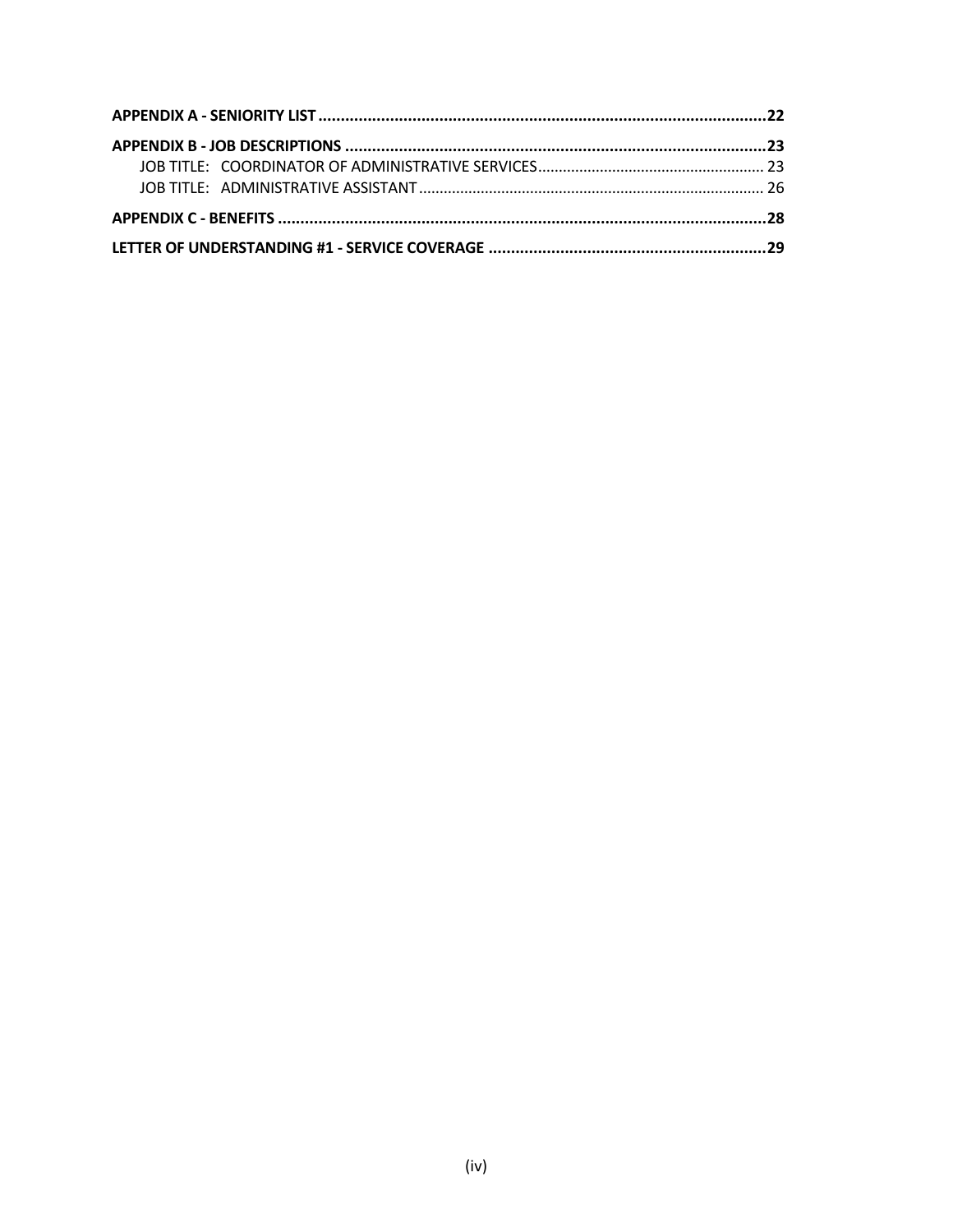### **COLLECTIVE AGREEMENT**

#### between:

#### **KWANTLEN FACULTY ASSOCIATION**

(the "Employer") and:

## **CANADIAN UNION OF PUBLIC EMPLOYEES, LOCAL 1004**

(the "Union")

## **ARTICLE 1 - RECOGNITION**

### <span id="page-5-1"></span><span id="page-5-0"></span>**1.1 Union - Sole Bargaining Agent**

The Employer recognizes the Union as the sole collective bargaining agent for all Employees of the Employer, except for elected officers of the KFA functioning in accordance with Article 2.3.

### <span id="page-5-2"></span>**1.2 Employer - President Defined**

Within this Collective Agreement, "President" means President of the Association, or another person designated by the Association.

### **ARTICLE 2 - DUES CHECK-OFF, UNION SECURITY AND INDEMNIFICATION**

### <span id="page-5-4"></span><span id="page-5-3"></span>**2.1 Dues Payable**

All Employees shall, as a condition of employment, acquire and maintain Union membership, and all Employees shall pay monthly dues to CUPE Local 1004. Such payment will be made by payroll deduction in accordance with the provisions of Section 16 of the *Labour Relations Code*.

### <span id="page-5-5"></span>**2.2 Dues Forwarded to Union**

The Employer **or designate** shall forward the collected dues by cheque to the Secretary-Treasurer of the Union within one (1) month of such deduction.

### <span id="page-5-6"></span>**2.3 Bargaining Unit Work**

No work regularly performed by Employee(s) in the bargaining unit shall be contracted out or be performed by anyone other than an Employee(s). Persons not covered by this Agreement shall not perform work that is normally performed by Employees covered by this Agreement except:

(a) in the case of emergency:

(1) work that has traditionally been performed by members of KFA with regard to strikes, Association Committees, and internal and external Association political activities; or

(2) any work traditionally done by the Association officers, provided that such work does not result in the layoff of bargaining unit members.

### <span id="page-5-7"></span>**2.4 Indemnification**

The Employer shall indemnify and save harmless its Employee(s) against damages and legal costs related to any action or claim against the Employee arising out of **their** employment activities or responsibilities.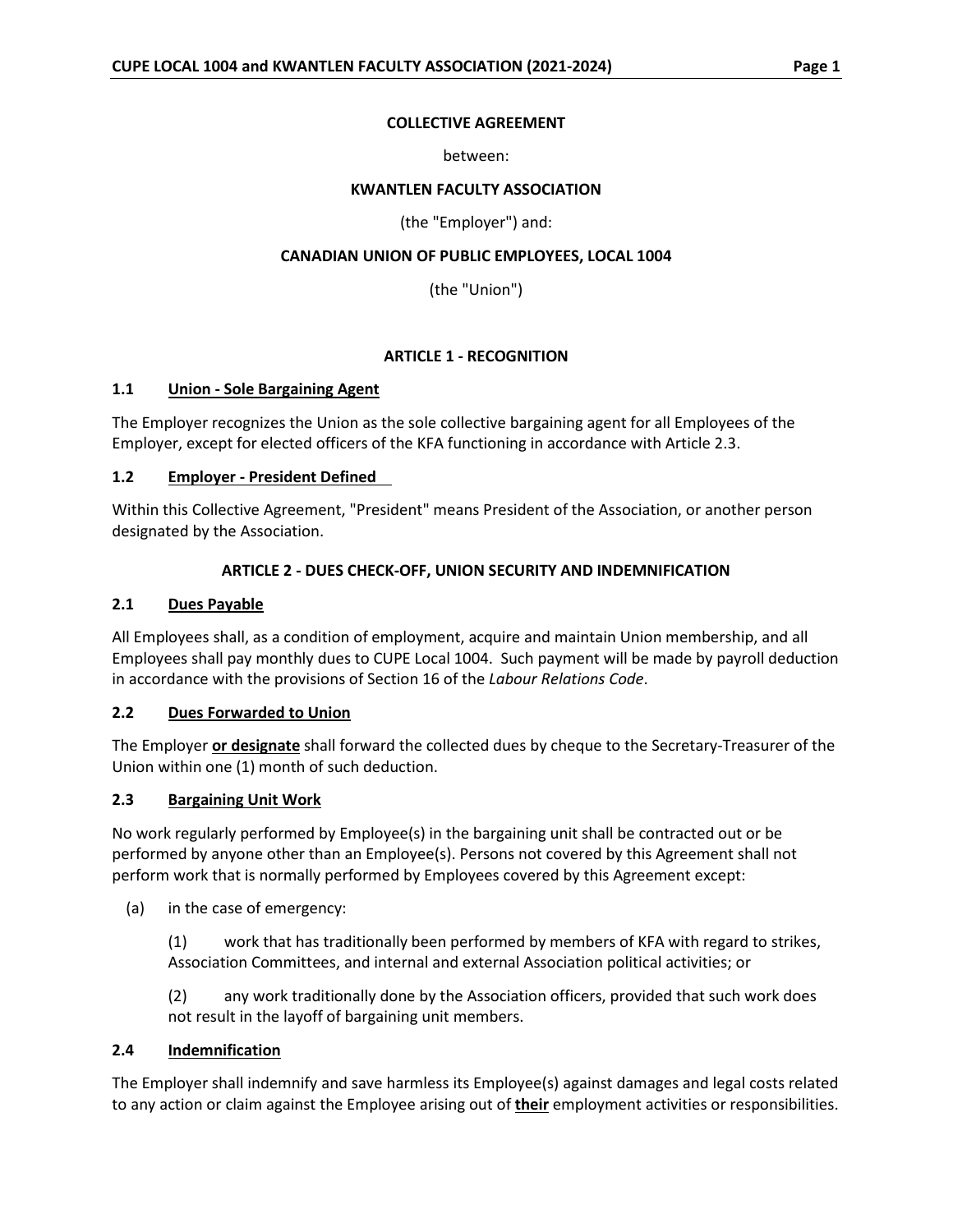## **ARTICLE 3 - PICKET LINES**

<span id="page-6-0"></span>Employees shall not be required to cross picket lines or to perform struck work.

## **ARTICLE 4 - UNION BUSINESS**

## <span id="page-6-2"></span><span id="page-6-1"></span>**4.1 Time with Pay for Union Business**

Union members shall be allowed reasonable time during working hours without loss of pay for the purposes of attending meetings with CUPE Local 1004 representatives and/or processing grievances, and meeting with the Employer with respect to negotiation of a Collective Agreement, administration of the Collective Agreement, and other collective bargaining matters.

# <span id="page-6-3"></span>**4.2 Time without Pay for Union Activities**

A Union member may request leave of absence without pay for purposes relating to Union activities. Such leave shall not be unreasonably withheld.

## <span id="page-6-4"></span>**4.3 No Loss of Seniority and Vacation for Union Officer**

The Employer agrees that any officer of the Union who is on leave of absence for the purpose of performing **their** duties as an officer of the Union or any affiliated body shall not lose seniority in the service of the Employer and shall continue to accumulate seniority and vacation entitlement while performing such duties. Paid vacation taken for the year in which the leave of absence is taken will be prorated by the ratio of days actually worked divided by the days the participant would have worked but for the leave of absence. Upon retirement from duties as an officer of the Union, such former Union officer shall be entitled to return to **their** former position.

### <span id="page-6-5"></span>**4.4 Salary and Benefits while on Leave without Pay**

With respect to any leave of absence granted without pay, the Employer shall maintain the Employee's salary and benefits for the period of the leave of absence, and shall invoice the Union for the cost of salary and benefits. The Union shall reimburse the Employer within sixty (60) days for the cost of salary and benefits assigned to the leave. Where the leave of absence is for a duration of five (5) or fewer continuous days, the Employer shall bill the Union for wages only.

# **ARTICLE 5 - SEXUAL AND PERSONAL HARASSMENT**

# <span id="page-6-7"></span><span id="page-6-6"></span>**5.1 Sexual Harassment:**

All Employees have the right to work in an environment free from sexual and personal harassment. For the purpose of this clause and without limiting the foregoing, sexual harassment includes:

(a) Unwanted sexual attention made by a person who knows or ought reasonably to know that such attention is unwanted, or

- (b) Unwanted physical contact such as touching, patting, pinching or punching, or
- (c) Implied or expressed promise of reward for complying with a sexually oriented request, or
- (d) Implied or expressed threat of reprisal, in the form either of actual reprisal of the denial of opportunity, for refusal to comply with a sexually oriented request, or
- (e) The inappropriate display of sexually oriented literature, pornographic or offensive material, or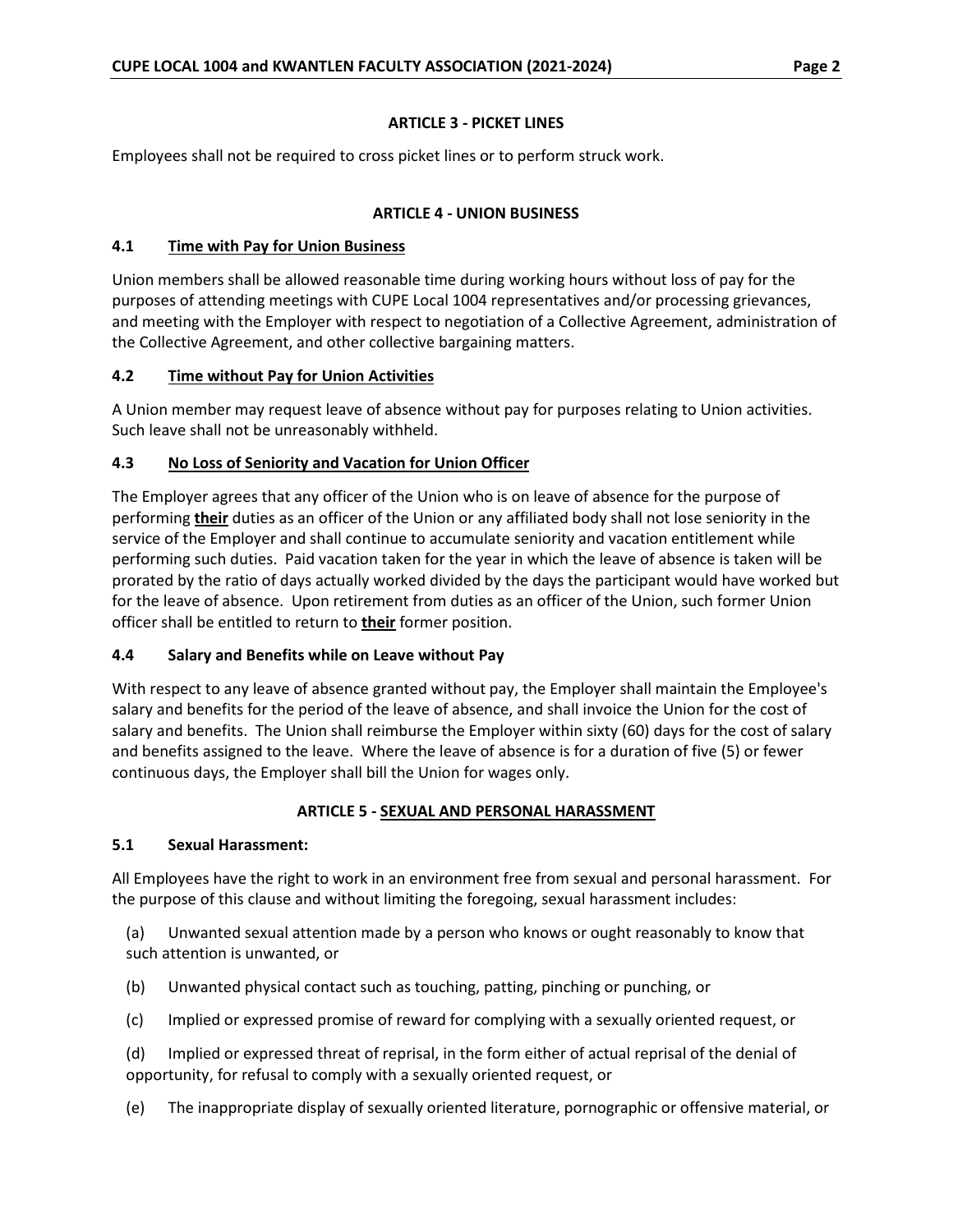(f) Remarks or behaviour which may reasonably be perceived to create a negative psychological and emotional environment for work.

## <span id="page-7-0"></span>**5.2 Personal Harassment**

For the purposes of this Article and without limiting the foregoing, personal harassment includes:

(a) Physical threat, intimidation, or assault or unwelcome physical contact such as touching, patting, pinching and punching, or

(b) Unwelcome behaviour or comment that is directed at or offensive to any Employee that demeans, belittles, causes personal humiliation or embarrassment to the Employee, or any Employees, or

(c) Implied or expressed promise of reward or threat of reprisal, or the denial of opportunity for refusal to comply with a request which is unrelated to an Employee's assigned duties, or

(d) The improper use of power and authority inherent in the position held, so as to endanger an Employee's position, threaten the economic livelihood of the Employee, or in any way interfere with or influence the career of such an Employee.

## <span id="page-7-1"></span>**5.3 Harassment Complaints and Investigation**

Employees may process complaints about harassment through the grievance procedure, subject to the following changes:

(a) Where a person who is the subject of the complaint is the Employer representative or designate at any stage of the grievance procedure then the Union may bypass that stage of the procedure or present the grievance to another appropriate Employer representative;

(b) Employer and Union representatives in the course of investigating a complaint of harassment shall have due regard for the privacy and confidentiality of any and all persons involved in the complaint;

(c) An arbitrator in the determination of a complaint of harassment shall take reasonable steps to protect the interest of all parties in privacy and confidentiality in the determination of procedural and evidentiary matters, subject to the requirement of fairness to all parties;

(d) Where the complainant and the person who is the subject of the complaint are both members of the bargaining unit, then the arbitrator seized with a grievance of harassment shall also have jurisdiction in respect of any grievance arising from related discipline of the Employee who is the subject of the complaint;

(e) An arbitrator has the authority to fashion a settlement which can include instructions designed to accommodate the needs of the complainant. Where such action causes detriment, the detriment shall fall upon the harasser and not other bargaining unit Employees.

(f) No information relating to the grievor or alleged harasser's personal background or lifestyle shall be admissible during the grievance or arbitration process.

### <span id="page-7-2"></span>**5.4 Harassment Allegations** - **Right to Union Representation**

(a) Employees against whom a grievance or complaint has been filed pursuant to this Article shall have the right to know what allegations have been made against them, and shall have the right to Union representation at all meetings, interviews, and hearings where the Employee's presence is requested.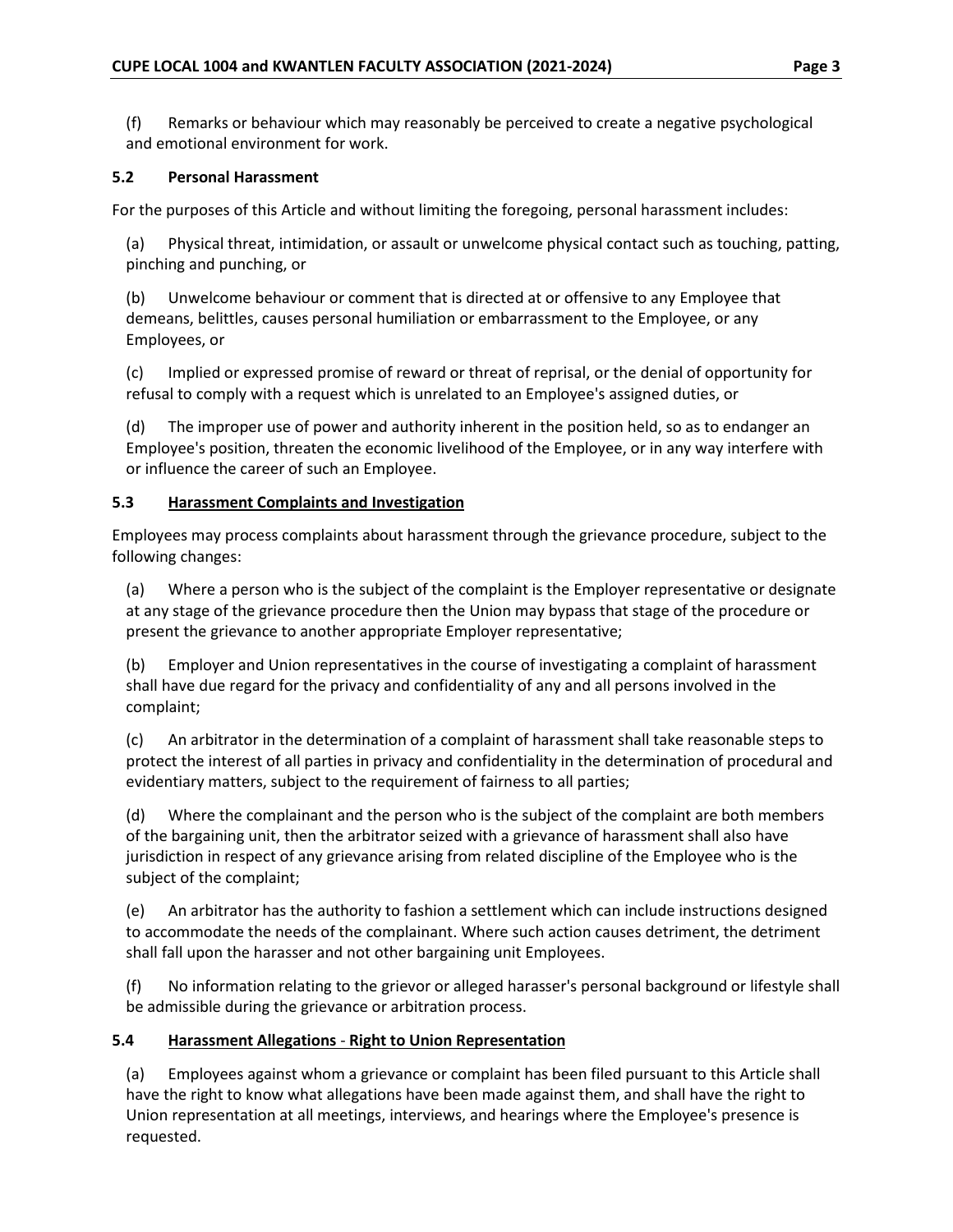## <span id="page-8-0"></span>**5.5 Harassment Complainant – Right to Union Representation**

Complainants have the right to Union representation at all meetings, interviews and hearings where the complainant's presence is requested.

## <span id="page-8-1"></span>**5.6 Time Limits**

Time limits shall be waived for filing grievances under this Article, however, grievances filed beyond six (6) months after the last incident may be denied on the grounds of unreasonable delay. The Employer assumes the burden of proof of unreasonable delay.

## <span id="page-8-2"></span>**5.7 Human Rights Tribunal Cases**

If the complainant chooses to file a simultaneous complaint with the Human Rights Tribunal, the grievance procedure shall be exhausted before the Human Rights complaint proceeds to hearing. However, a grievance cannot be denied solely on the grounds that the complaint has been lodged with the Human Rights Tribunal and the Tribunal chooses to act on the complaint.

## <span id="page-8-3"></span>**5.8 Conflict Resolution with any Law or Legislation**

If any provision contained herein conflicts with employment law or other legislation including *Human Rights Code*, the parties will meet as soon as possible to renegotiate the applicable Articles.

## **ARTICLE 6 - EMPLOYER RIGHTS**

<span id="page-8-4"></span>Except as this Agreement otherwise specifies and subject to the job descriptions appended to this Agreement, the Employer retains the right to assign duties and to manage and direct Employees, provided such rights are exercised fairly and reasonably.

# **ARTICLE 7 - GRIEVANCE AND ARBITRATION**

# <span id="page-8-6"></span><span id="page-8-5"></span>**7.1 Grievance Process**

All grievances concerning the operation or application of this Agreement will first be discussed with the President. If no agreement is reached, the grievor may submit the grievance in writing, and the President will give a formal written response. If the grievance is not resolved, the grievor may submit the grievance in writing to the Association Executive, and the Executive will give a formal written response. A grievance must be filed in writing within forty (40) working days of the alleged violation of the Agreement.

### <span id="page-8-7"></span>**7.2 Referral to Arbitrator**

If a grievance is not resolved satisfactorily, it may be referred to a single arbitrator, who will be selected on a rotating basis from the following list:

- **Amanda Rogers**
- **Mark Brown**
- Irene Holden
- Chris Sullivan
- John Kinzie
- Corinne Bell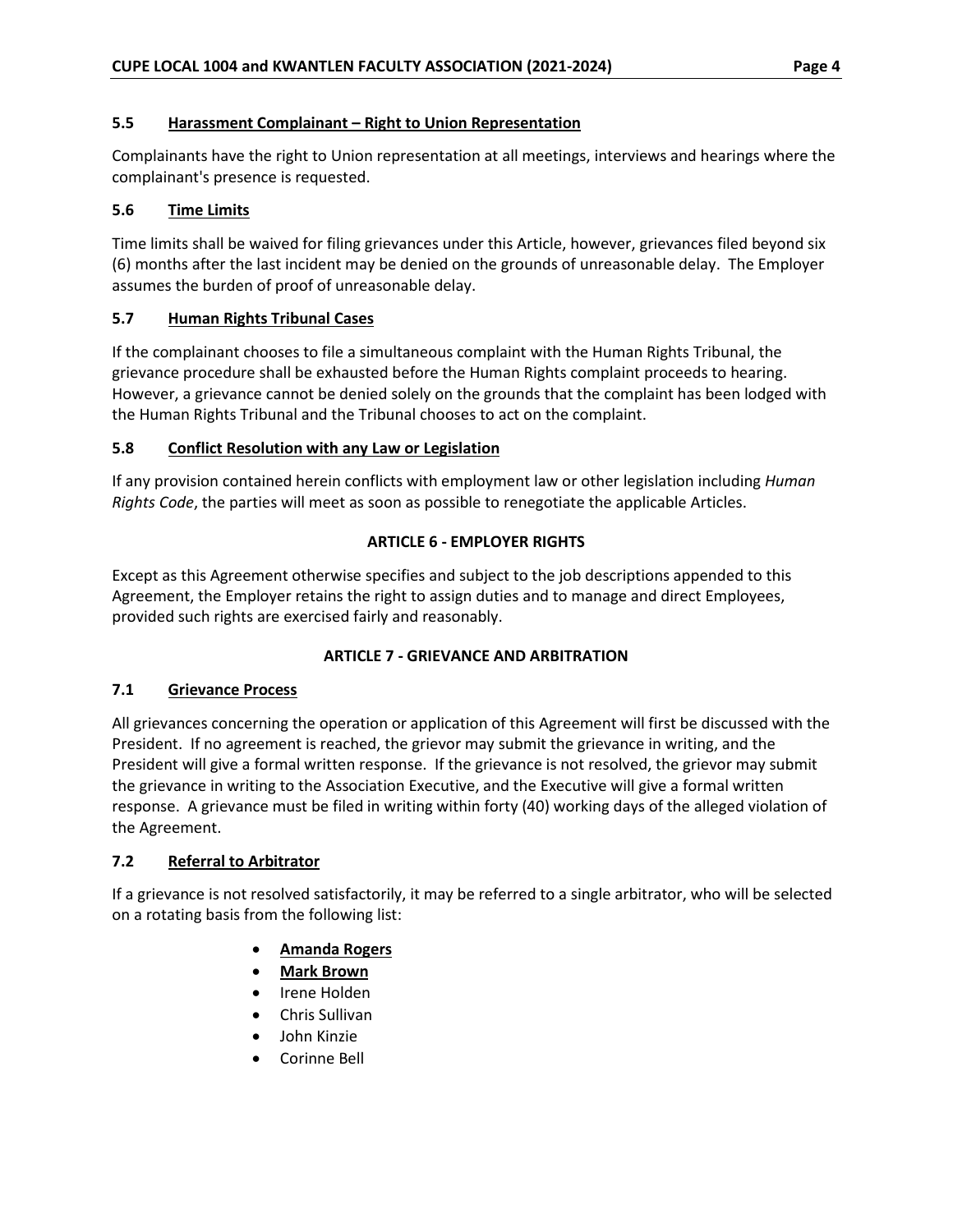### <span id="page-9-0"></span>**7.3 Arbitrator Decision**

The arbitrator will hear the dispute within thirty (30) days of being appointed and will render a decision as soon as possible thereafter. The arbitrator's decision will be binding on both parties.

## <span id="page-9-1"></span>**7.4 Arbitrator Jurisdiction**

The arbitrator has jurisdiction to hear and determine the real issue in dispute and to decide the matter in accordance with law and equity, to extend time limits, and to relive against technical irregularities.

### <span id="page-9-2"></span>**7.5 Shared Arbitrator Fees and Expenses**

The arbitrator's fees and expenses will be shared by the parties, the Employer paying fifty percent (50%) and the Union paying fifty percent (50%). The Union and the Employer are each responsible for their own costs of representation.

## <span id="page-9-3"></span>**ARTICLE 8 - APPOINTMENT OF EMPLOYEES**

## <span id="page-9-4"></span>**8.1 Definition of Employees**

(a) *Regular Full-Time:*

A Regular Full-Time Employee is any person employed on a full-time permanent basis whose duties fall within the bargaining unit as defined in Article 1.1 of this Agreement and who has completed the probationary period.

(b) *Regular Part-Time:*

A Regular Part-Time Employee is any person employed on a continuing basis for less than the normal hours of work or work week, whose duties fall within the bargaining unit as defined in Article 1.1 and who has completed the probationary period. Regular Part-Time Employees shall be covered by all conditions of the Agreement except as follows:

(1) Part-Time Employees on sick leave shall receive a prorated salary based on the number of hours normally worked in a week for up to thirty (30) working days, after which time they shall receive salary continuance benefits, pursuant to Article 19.4;

(2) Vacation entitlement for Part-Time Employees shall be provided in Article 16.1 based on the anniversary date of hire. Part-Time Employees shall receive prorated vacation pay based on the number of hours normally worked in a week;

(3) Benefits and other leaves for Part-Time Employees shall be prorated to provide the normal level of income for the contractual period, calculated in weeks;

(4) Paid holidays on which a Part-Time Employee is not scheduled to work shall be prorated as follows:

A = Actual hours worked in preceding 4 weeks:

# *A x 7 hours = prorated paid holiday hours 140 hours*

- (c) *Temporary:*
	- (1) A Temporary Employee is one so informed by the Employer at the start of employment.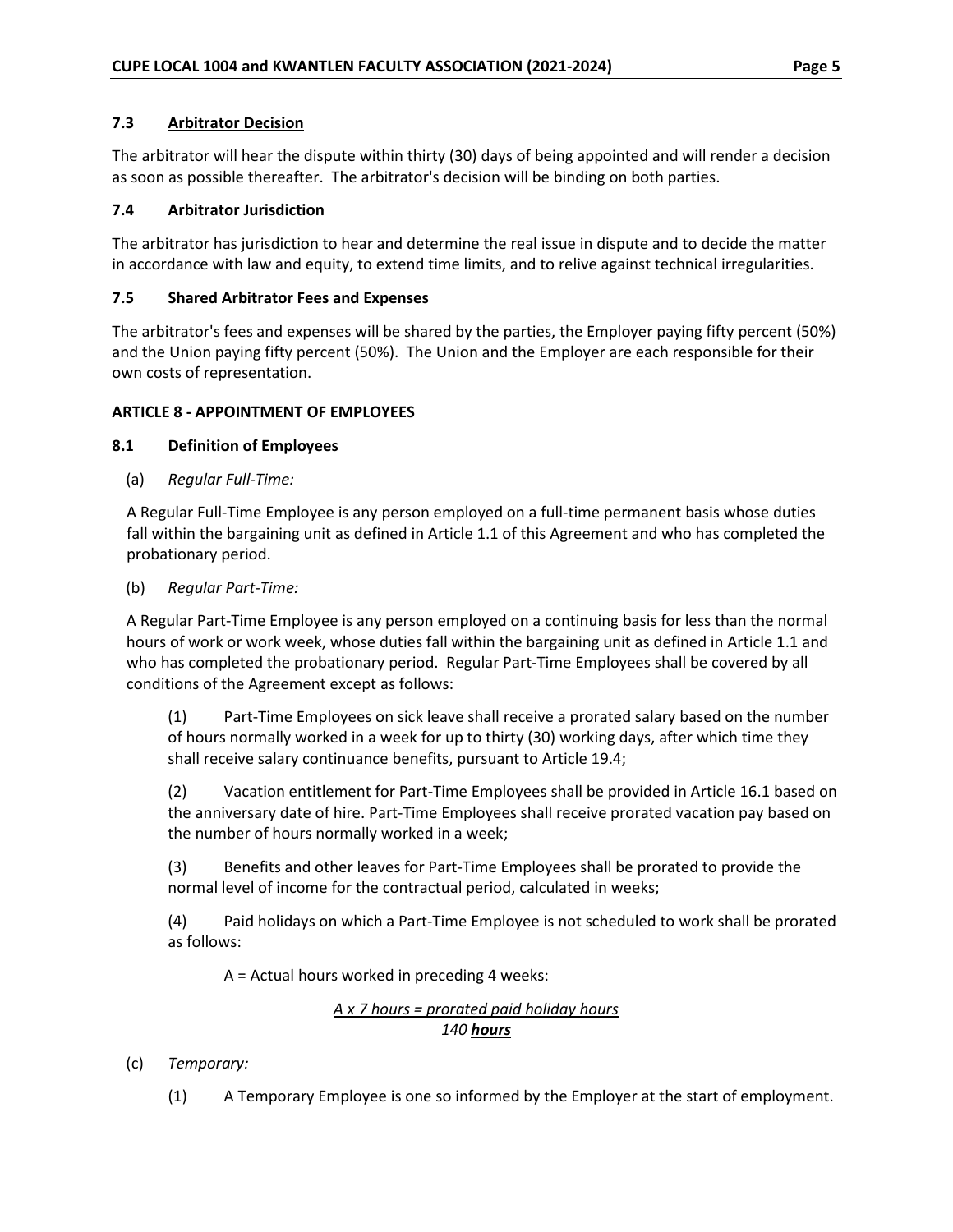(2) A Temporary Employee may only be hired to replace a Regular Employee on paid or unpaid leave pursuant to the terms of the Collective Agreement.

# (d) *Casual:*

Casual Employees shall be those Employees hired for extra or relief work for periods of up to one (1) month. Such Employees shall be paid at the salary rates provided in the Agreement plus fifteen percent (15%) in lieu of benefits, inclusive of vacation and statutory holidays. An extension of the time period may be arranged by mutual agreement between the parties.

## <span id="page-10-0"></span>**8.2 Appointment of Employees**

(a) The appointment of Employees shall indicate whether the appointment is Regular, Temporary or Casual and whether the appointment is Full-Time or Part- Time.

(b) The appointment of Employees shall be within one of the classifications.

(c) A Temporary Employee shall not attain Regular status during the period of **their** temporary appointment.

(d) In accordance with Clause 8.1.4, the Employer may also hire Causal Employees to replace Regular Employees who are absent or on leave under the provisions of this Agreement.

## <span id="page-10-1"></span>**8.3 Probation - Regular Employees**

(a) Every new Regular Employee shall be on probation for the first three (3) months of employment.

(b) The Association Executive shall appraise new Regular Employees during their probationary periods. If no appraisal is carried out, an Employee's performance shall be deemed to be satisfactory.

(c) Upon the successful completion of the probationary period, an Employee shall be placed on the seniority list in order of their date of appointment.

(d) In the event that a Regular Employee's appointment is not confirmed at the end of the probationary period, the Employer shall give the Employee at least three (3) week's notice (or pay in lieu of notice) of the termination.

### <span id="page-10-2"></span>**8.4 Probation - Temporary and Casual Employees**

(a) There shall be no probation period for Temporary or Casual Employees.

(b) In the event that a Temporary Employee becomes Regular, the time worked as a Temporary Employee for any continuous period of four (4) months or more with a satisfactory appraisal shall be considered. as part or all of the probationary period.

### **ARTICLE 9 - NEW CLASSIFICATION**

<span id="page-10-3"></span>Should a new classification be created during the life of this Collective Agreement, in addition to those positions described in the job descriptions appended to this Agreement (Appendix B), the parties will negotiate a rate of pay and other terms relevant to that position. In the event the parties cannot agree, these matters may be referred to arbitration as provided in Article 7. Such new terms will be effective from the first day of the new classification.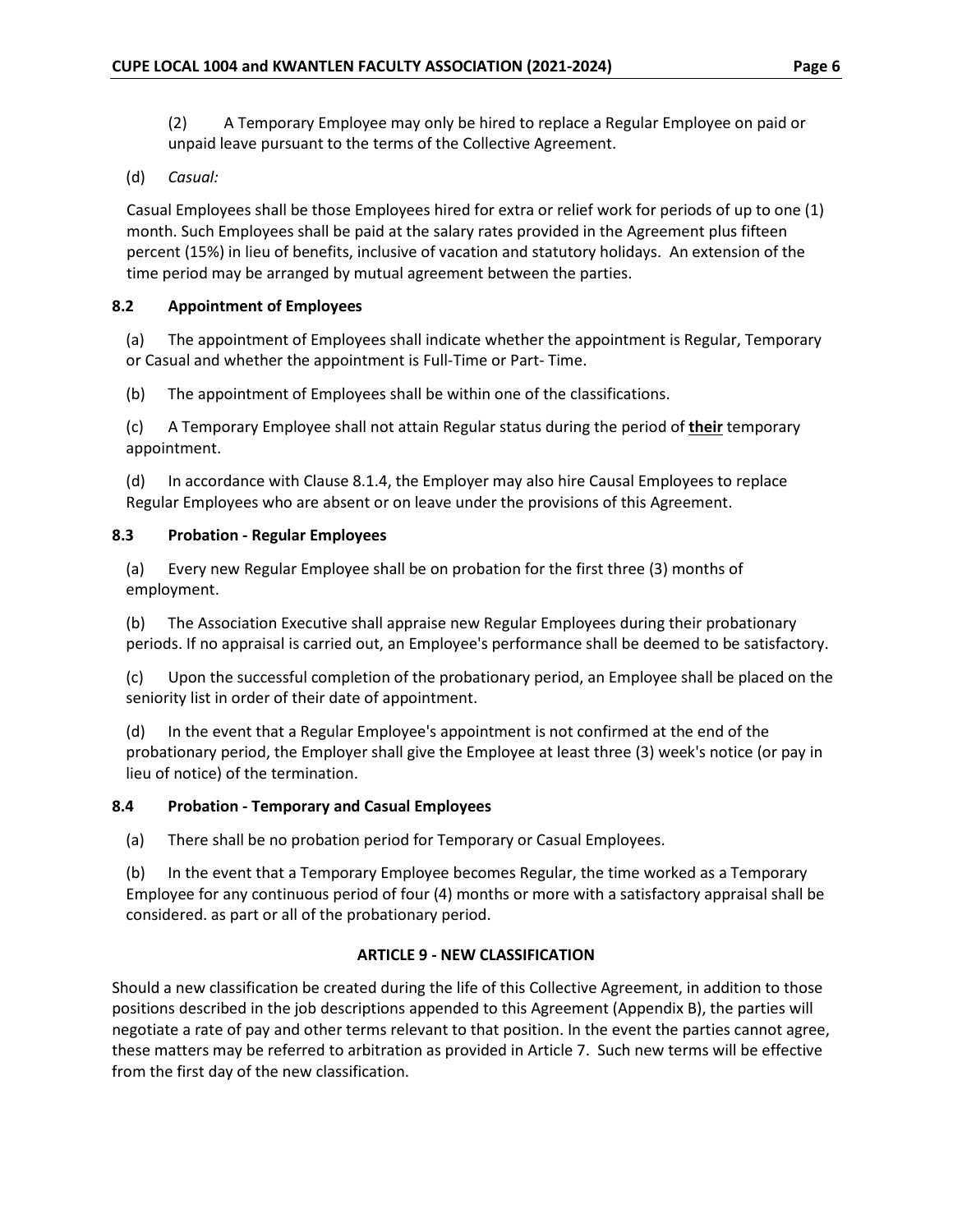### **ARTICLE 10 - EMPLOYEE APPRAISALS**

### <span id="page-11-1"></span><span id="page-11-0"></span>**10.1 Appraisals – Regular Employees**

The Employer may conduct formal appraisals of a Regular Employee's performance. The procedures for such appraisal shall be worked out in consultation with the Employee and the Union.

## <span id="page-11-2"></span>**10.2 Appraisals – Temporary Employees**

The Employer shall conduct formal appraisals of every Temporary Employee upon the completion of their appointment. The appraisal should follow closely the criteria for formal appraisal for Regular Employees.

# **ARTICLE 11 - JOB VACANCIES AND OTHER APPOINTMENTS**

## <span id="page-11-4"></span><span id="page-11-3"></span>**11.1 Job Vacancies**

(a) When a job vacancy occurs, the job shall be posted for five (5) working days. First consideration shall be given to the existing Regular Employees, then to Temporary Employees, then to new hires.

(b) In making promotions, transfers, and demotions, the Employer shall award the position to the most senior Regular Employee applicant.

(c) In filling vacant positions, the Employer shall award the position to the senior qualified Regular Employee applicant.

(d) In filling vacant positions where there are no Regular Employee applicants for the position, the Employer shall award the position to the qualified Temporary Employee applicant who has exhibited satisfactory performance, and with the greatest total accumulated service.

(e) Qualifications for a new or vacant position and the determination of whether or not the Employee is qualified for the position shall be determined by the Employer in consultation with the Union.

# **ARTICLE 12 - SENIORITY, LAYOFF AND RECALL**

# <span id="page-11-6"></span><span id="page-11-5"></span>**12.1 Seniority Defined**

Seniority for a Regular Employee is defined as the length of the Employee's continuous employment (Full or Part-Time) from the date of commencement of Regular employment, plus time worked as a Casual or Temporary Employee.

# <span id="page-11-7"></span>**12.2 Seniority during Leave of Absence**

During all leaves of absence from work, a Regular Employee's seniority shall be maintained.

# <span id="page-11-8"></span>**12.3 Order of Layoffs**

(a) *Casual and Temporary Employees* will be laid off first in reverse order of hire before any Regular Employees.

(b) *Regular Employees:* Layoffs shall occur in reverse order of seniority within the appropriate seniority unit, subject to the ability of the remaining Regular Employee(s) to perform the work available. Disputes on the issue of such ability may be referred directly to arbitration. The seniority placement of each Regular Employee is given in Appendix A.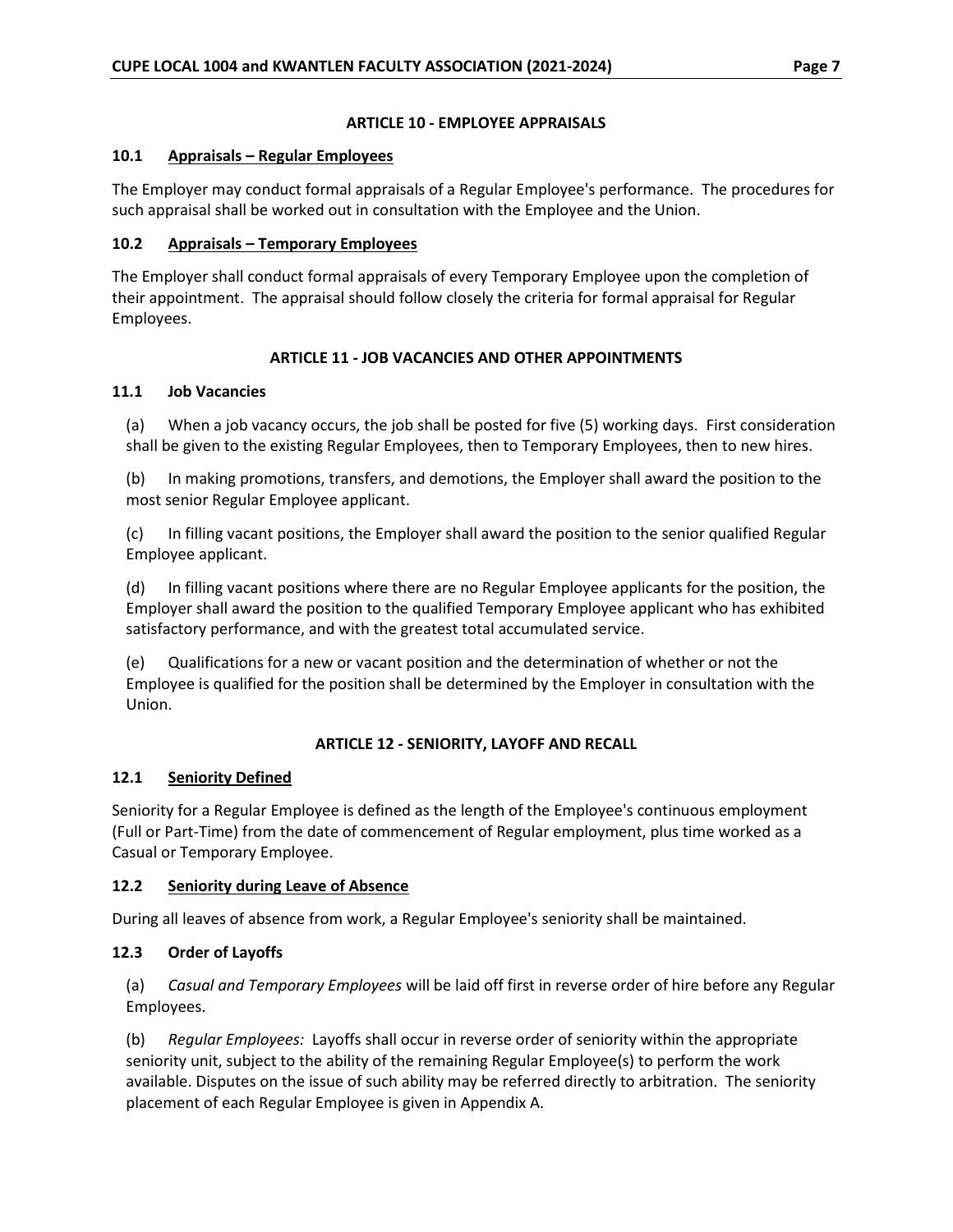# <span id="page-12-0"></span>**12.4 Layoff Notice**

Regular Employees with over five (5) years of service shall receive at least five (5) months notice of layoff, or pay in lieu of notice. Other Regular Employees shall receive at least three (3) months notice of layoff or pay in lieu of such notice. Temporary Employees shall receive at least two (2) months notice, or pay in lieu of notice, if layoff occurs prior to the end of the Employee's term of employment.

# <span id="page-12-1"></span>**12.5 Right of Recall – Regular Employees**

For a period of two (2) years following the date of layoff, laid-off Regular Employees shall have the right of recall to any position for which they are qualified except where the Employer, in consultation with the Union, determines that the Employee does not have the capabilities and qualifications to perform the work. Recall will be in the order of seniority.

## <span id="page-12-2"></span>**12.6 Right of Recall - Temporary and Casual Employees**

(a) For a period of two (2) years following the end of their employment term, Temporary Employees shall have the right of recall on a "last off, first on" basis to fill any Temporary or Casual position for which they are qualified, subject to 12.5. A Casual position shall count as time worked for a Temporary Employee.

(b) For a period of two (2) years following the end of their employment term, Causal Employees who have worked a probation period of three hundred and eighty (380) hours for the Employer shall have the right of recall on a "last off, first on" basis to fill any Casual position for which they are qualified, subject to 12.5 and  $12.6(a)$ .

(c) If a vacancy for a Regular position occurs, the most qualified Temporary Employee applicant shall be awarded the position in accordance with Article 11.1 above.

### <span id="page-12-3"></span>**12.7 Reason for Layoff**

The Employer shall lay off Employees only for lack of work, or shortage of funds.

# <span id="page-12-4"></span>**12.8 Severance**

Upon layoff, a Regular Employee shall receive severance pay of one (1) month's salary for each year of service to a maximum of six (6) months.

# **ARTICLE 13 - DISCIPLINE**

# <span id="page-12-6"></span><span id="page-12-5"></span>**13.1 Discipline**

The Employer shall not dismiss, suspend, demote, or discipline an Employee bound by the Collective Agreement except for just and reasonable cause. In case of a dismissal, suspension, demotion, or reprimand, the Employer shall give written notification of and reasons for the action taken.

### <span id="page-12-7"></span>**13.2 Discipline - Right to Union Representation**

An Employee shall have a Union representative present at any discussion with supervisory personnel which could form the basis of disciplinary action. Where a supervisor intends to interview an Employee for disciplinary purposes, the supervisor shall notify the Employee in advance of the purpose of the interview.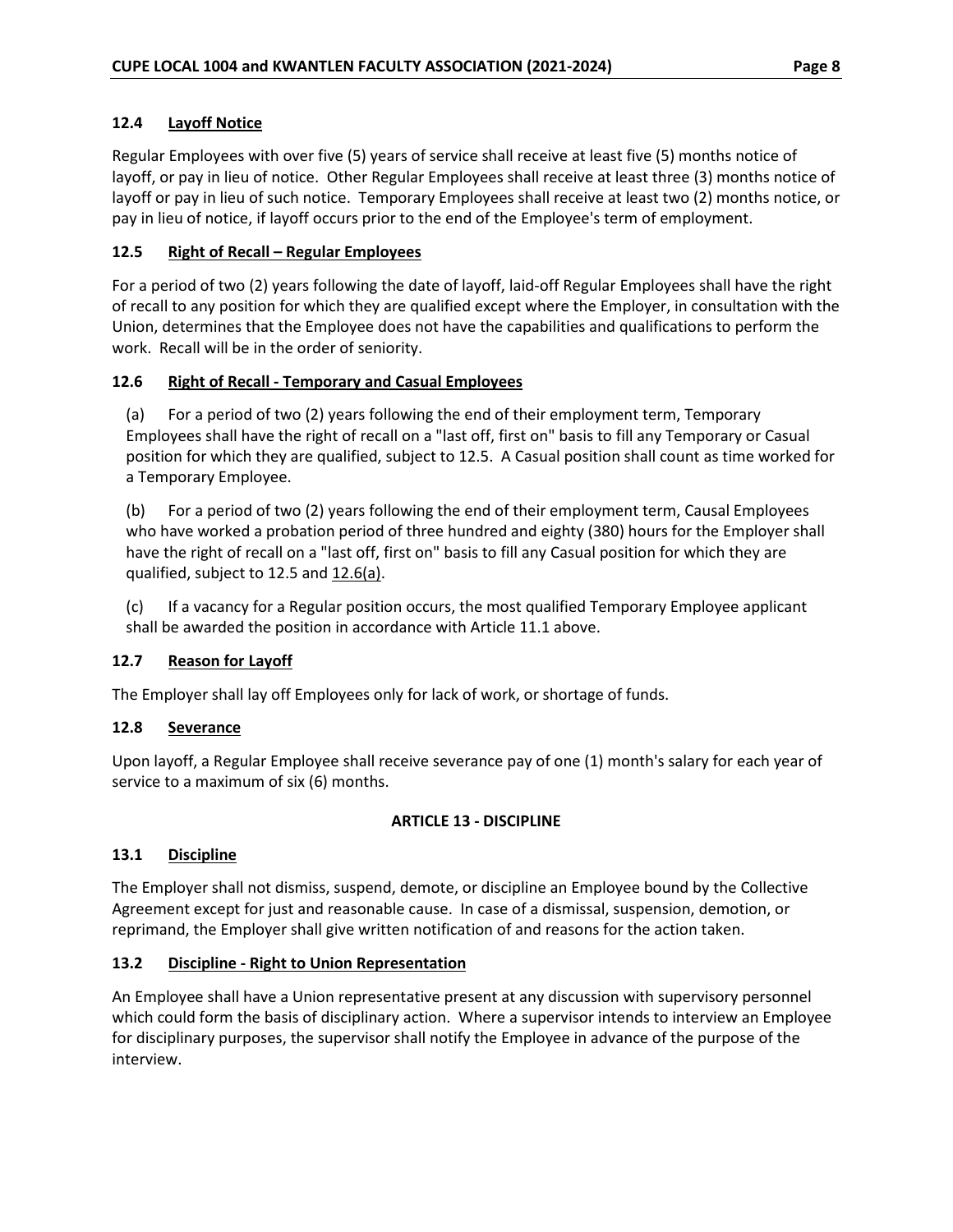## <span id="page-13-0"></span>**13.3 Disciplinary Records**

The record of an Employee shall not be used against **them** at any time twenty-four (24) months following disciplinary action, provided there have been not further infractions of a similar nature during that twenty-four (24) month period. After the twenty-four (24) month has expired, and upon request of the Employee, the Employer shall remove and destroy all written letters of reprimand and correspondence regarding those reprimands and all adverse reports from an Employee's personnel record.

## **ARTICLE 14 - HOURS OF WORK, OVERTIME AND LEAVES**

## <span id="page-13-2"></span><span id="page-13-1"></span>**14.1 Hours of Work – Full-Time Employees**

- (a) The hours of work for a Full-Time Employee(s) shall total thirty-five (35) hours per week.
- (b) The Employee(s) will schedule these hours in consultation with **the Employer**.

(c) Regular hours worked in any one (1) day shall not exceed **seven and one-half** (7.5) hours unless mutually agreed to for the sole purpose of reducing the number of days in the work week.

(d) The normal work day shall be **seven and one-half** (7.5) hours including a one-half hour (.5) unpaid lunch break, Monday to Friday.

## <span id="page-13-3"></span>**14.2 Overtime**

(a) For the purpose of computing overtime for the Employees, all time worked after **seven and one-half** (7.5) hours per day (unless mutually agreed to under 14.1) or thirty-five (35) hours per week shall be considered as overtime and paid at the rate of one hundred and fifty percent (150%) of the Employee's hourly rate for the first two (2) hours per day up to a maximum of fifteen (15) hours per week of overtime, and at the rate of two hundred percent (200%) of the Employee's hourly rate for daily hours in excess of **nine and one-quarter** (9.25) hours per day or weekly hours in excess of forty (40) hours.

(b) All time worked on Saturdays shall be considered as overtime and paid at the rate of one hundred and fifty percent (150%) of the Employee's prorated hourly rate.

(c) All time worked on Sundays, or on a statutory holiday, or on a day granted in lieu thereof, shall be considered as overtime and paid at the rate of two hundred percent (200%) of the Employee's prorated hourly rate. Overtime may be taken as time off in lieu, by mutual agreement.

(d) Overtime must be authorized by the Employer. The Employee will have the option of overtime pay, or time off in lieu of pay, for all overtime worked. Overtime for the Employee(s) is voluntary, and the Employee(s) has the right to refuse overtime.

# <span id="page-13-4"></span>**14.3 Paid Breaks**

There shall be two (2) fifteen (15) minute paid breaks per day.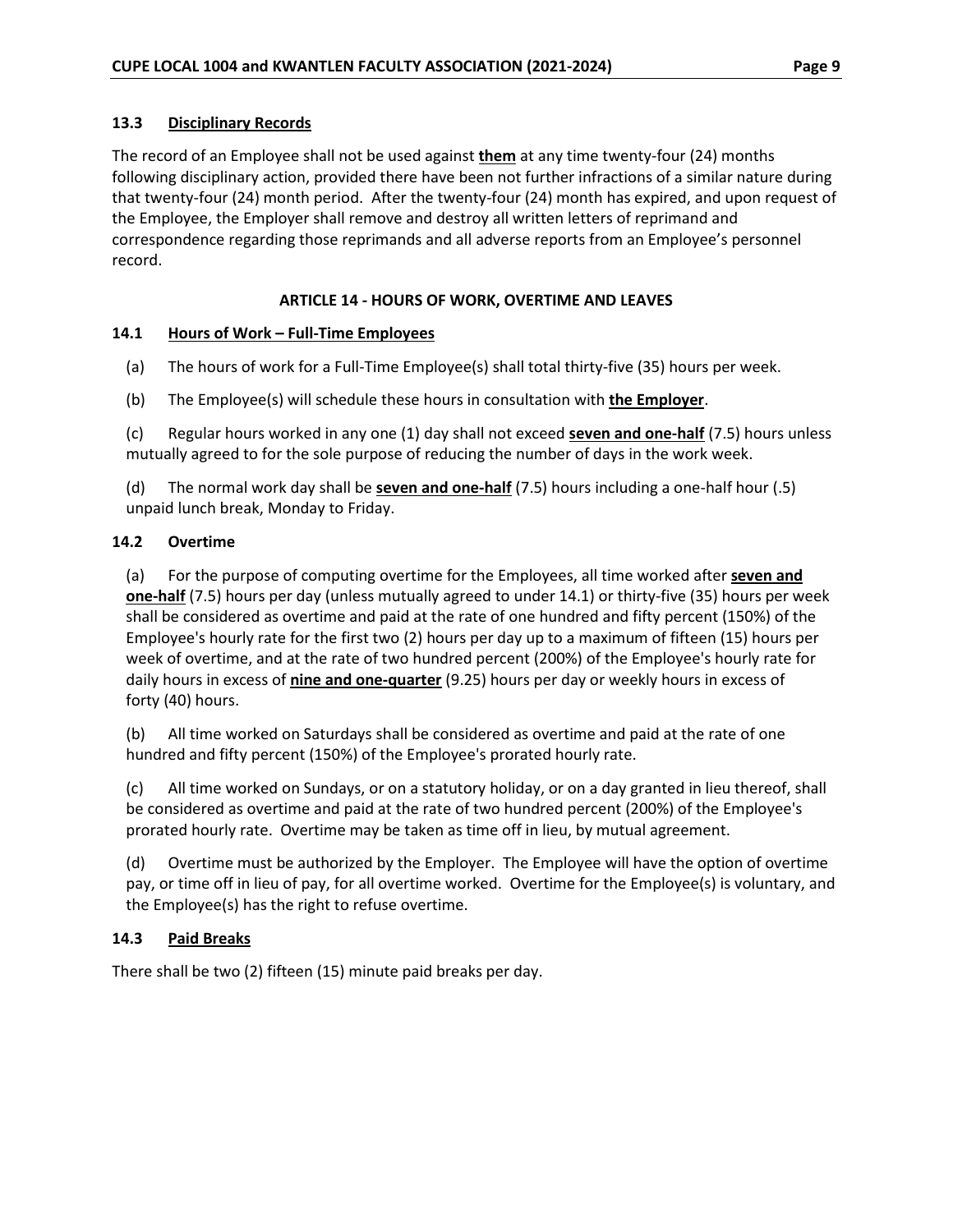#### **ARTICLE 15 - SALARIES**

#### <span id="page-14-1"></span><span id="page-14-0"></span>**15.1 Salaries**

The hourly rates shall be as follows:

| <b>Classification</b>                            |                           | <b>Eff. Mar 31,</b><br>2021 | Eff. Apr 1,<br>2021 (2%) | Eff. Apr 1,<br>2022 (2%) | Eff. Apr 1,<br>2023 (2%) |
|--------------------------------------------------|---------------------------|-----------------------------|--------------------------|--------------------------|--------------------------|
| Coordinator of<br><b>Administrative Services</b> |                           | \$37.20                     | \$37.94                  | \$38.70                  | \$39.48                  |
| Administrative<br><b>Assistant</b>               | At Start:<br>After 6 mos: | 32.66<br>33.02              | 33.31<br>33.68           | 33.98<br>34.35           | 34.66<br>35.04           |

#### <span id="page-14-2"></span>**15.2 Pay Periods**

Employees shall be paid bi-weekly. Employees whose days off coincide with pay day shall be paid, as far as practicable, on **their** last day preceding the pay day.

#### <span id="page-14-3"></span>**ARTICLE 16 - ANNUAL VACATION**

#### <span id="page-14-4"></span>**16.1 Vacation Entitlement**

Employees shall receive vacation as follows:

- In the first year of service .................................................15 working days....105 hours
- In the second year of service ............................................15 working days....105 hours
- In the third year of service................................................20 working days....140 hours
- In the fourth year of service .............................................20 working days....140 hours
- In the fifth year of service.................................................30 working days....210 hours
- **In the eighth year of service and subsequent years.......33 working days... 231 hours**

### <span id="page-14-5"></span>**16.2 Proration for Partial Years**

For partial years of service, vacation shall be prorated on the basis of the entitlement for the current year.

### <span id="page-14-6"></span>**16.3 Vacation Calculation**

Vacation entitlement is based on full-time work and the number of hours shall be prorated for part-time employees.

The hours normally worked on any given day when taken as vacation will be deducted from the entitlement in 16.1.

### <span id="page-14-7"></span>**16.4 Vacation for Temporary and Regular Part-Time Employees**

Vacation for temporary and regular part-time employees will be as set out in Article 16.1. They will be paid at the rate they normally work.

### <span id="page-14-8"></span>**16.5 Vacation Approval and Scheduling**

(a) Vacation shall be taken at a time approved by the Employer; such approval shall not be unreasonably withheld and shall reasonably accommodate the choice of the Employee. In scheduling the vacations of employees, the Employer shall make reasonable effort to arrive at an equitable arrangement of vacation schedules for all Employees.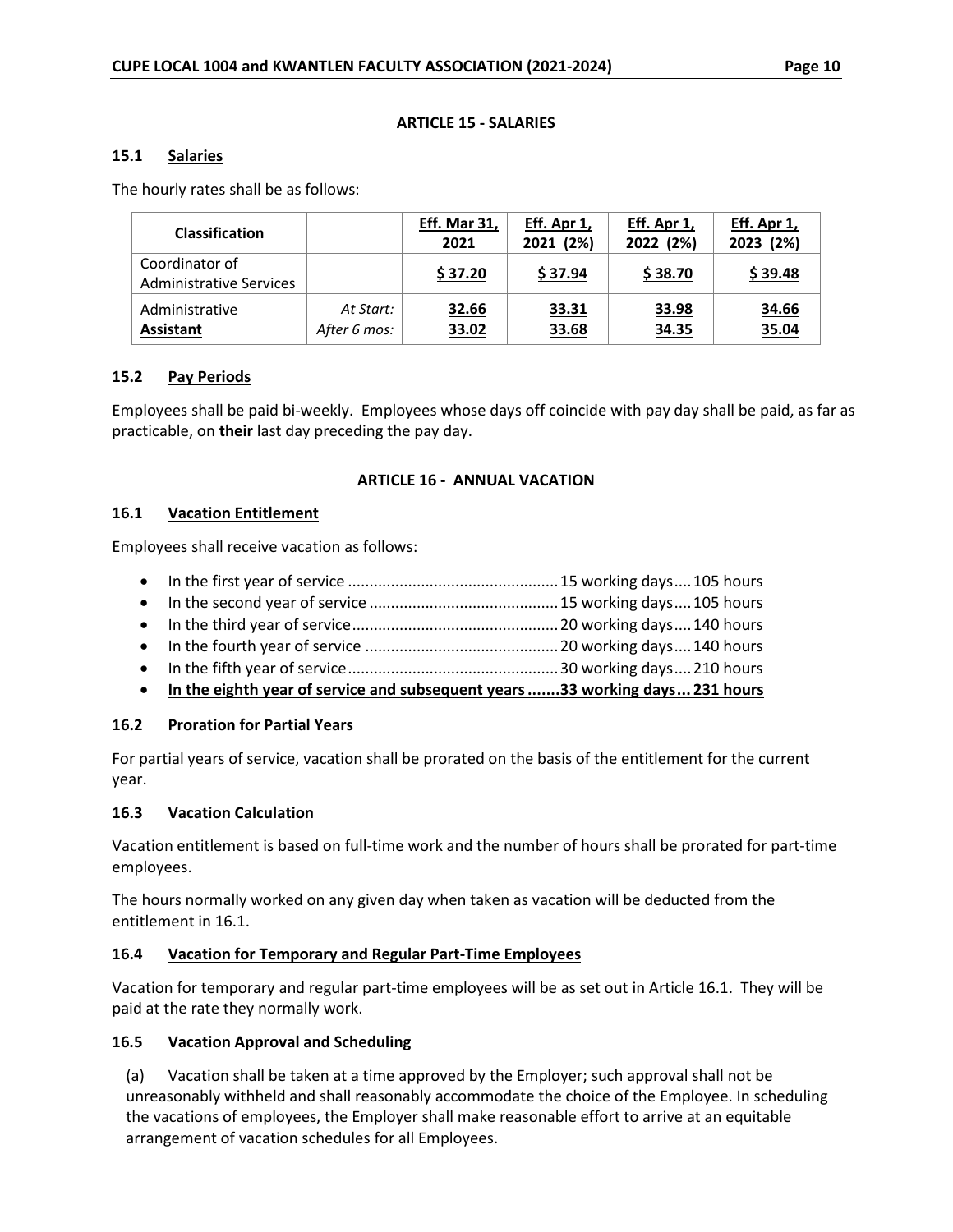(b) Changes to an Employee's approved vacation may occur only with the mutual consent of the Employer and the Employee.

## **ARTICLE 17 - PAID HOLIDAYS**

### <span id="page-15-1"></span><span id="page-15-0"></span>**17.1 Statutory Holidays**

Employees will receive the following statutory holidays off with pay:

- New Year's Eve Day British Columbia Day
- New Year's Day **•** Labour Day
- 
- 
- Family Day  **Thanksgiving Day**
- Good Friday Remembrance Day
- Easter Monday Christmas Eve Day
- Victoria Day Christmas Day
- Canada Day Boxing Day
	-

Employees will also receive any other day declared a holiday by the Federal, Provincial, or Municipal governments.

## <span id="page-15-2"></span>**17.2 Holiday Falling During Vacation or on Weekend**

When a holiday referred to in Article 17.1 falls in an Employee's vacation period or on a weekend, the Employee will be given an additional day off with pay.

## <span id="page-15-3"></span>**17.3 Floating Holidays**

Employees shall receive two (2) floating holidays per year. **These floating holidays are additional to entitlements provided in Article 16 Annual Vacation and 17.1 Paid Holidays.** An Employee requesting to schedule a floating holiday for a given day will not be unreasonably denied.

# **Every reasonable effort will be made by the Parties to ensure that the two (2) floating holidays are scheduled within the year. Where floating holidays are not taken in any given year, they will be paid out.**

# <span id="page-15-4"></span>**17.4 Holiday Season Entitlement**

Employees shall receive time off with pay on the last working day before Christmas Day. Employees shall receive time off with pay on the working days between Boxing Day and New Year's Day. **The parties agree that, to the fullest extent possible, this paid Shutdown period will coincide with the University Shutdown.**

# **ARTICLE 18 - PROFESSIONAL DEVELOPMENT/STAFF TRAINING**

# <span id="page-15-6"></span><span id="page-15-5"></span>**18.1 Eligibility – Regular Full-Time Employees**

An Employee on a Regular Full-Time appointment shall be eligible for up to ten (10) working days for professional development and training activities.

### <span id="page-15-7"></span>**18.2 Eligibility - Regular Part-Time Employees**

Professional Development entitlement for Regular Part-Time Employees will be prorated in accordance with the Employee's appointment category and the entitlements of Article 18.1.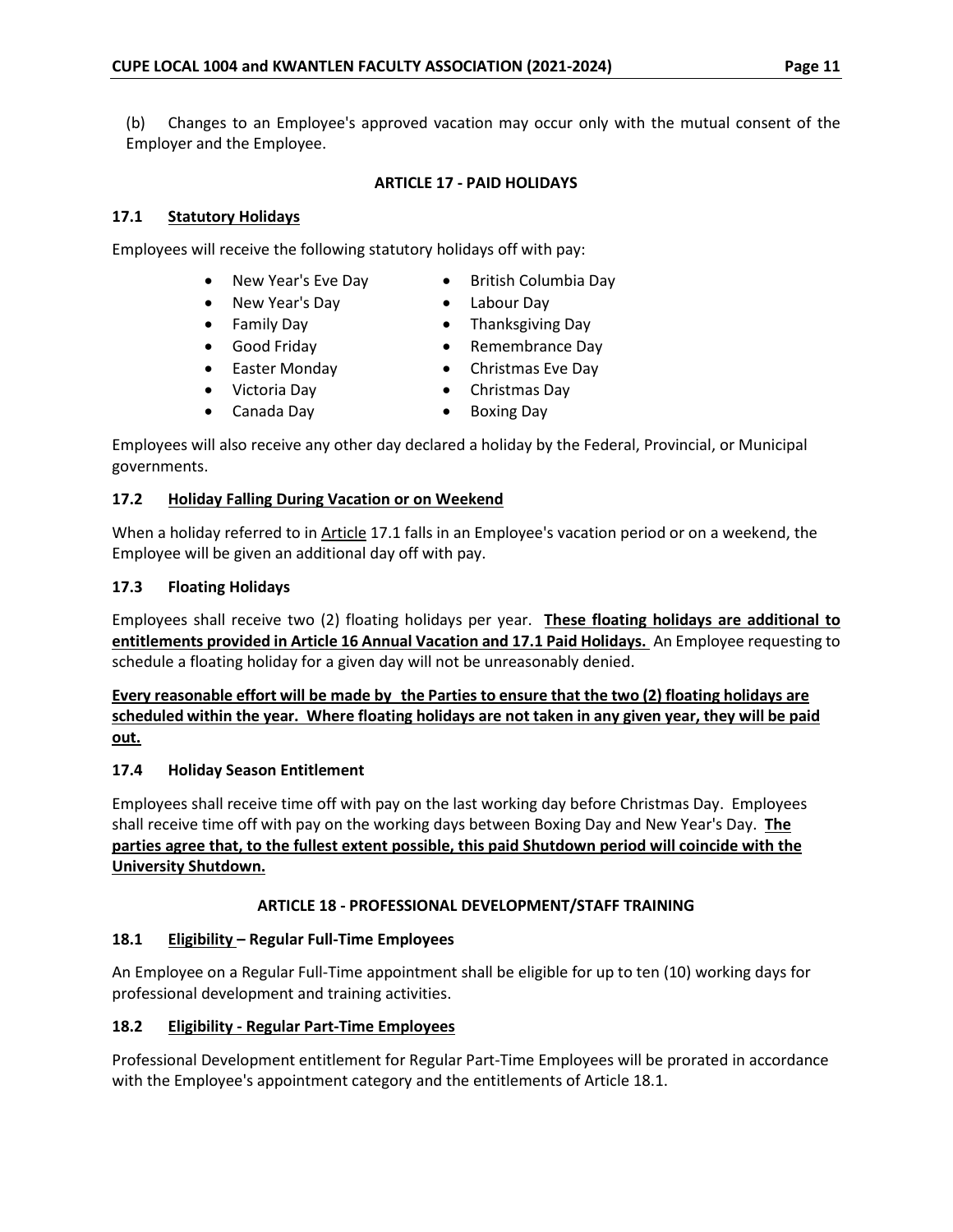### <span id="page-16-0"></span>**18.3 Eligibility - Temporary /Casual Employees**

Professional Development entitlements do not apply to Temporary or Casual Employees

### <span id="page-16-1"></span>**18.4 No Carry Forward**

Professional Development or staff training days not used in one (1) year shall not carry forward to the following year.

### <span id="page-16-2"></span>**18.5 Staff Training**

(a) Where the Employer designates education or training as job required or Employer initiated, the Employer shall pay the fees and reasonable expenses for the Employee to participate in the activity. Such designation shall take place after consultation with the Employee. Employees who disagree with the Employer's designation of the activity as training, or as not required for the performance of their duties, shall have the right to grieve that decision in accordance with the provisions of Article 7 (Grievance Procedure).

<span id="page-16-3"></span>(b) Attendance at such activities shall be treated as time worked by the Employee.

## **18.6 Professional Development - Other**

(a) Professional Development and training activities are defined as those activities which enhance an Employee's abilities to perform their duties or those activities which enhance an Employee's career development through self-directed and self-initiated activities.

(b) The Professional Development Committee shall consist of one (1) Employer representative (President or designate) and one (1) Union representative (as appointed by the Union).

(c) The Committee shall meet at least twice a year by March 15th and October 15th to determine an appropriate professional development schedule.

(d) Professional Development Fund Carry Over in Any Year

(1) Each Regular Employee is guaranteed a minimum allocation of **\$550.00** in approved PD funds.

(2) An employee may carry forward **their** unused minimum allocation from year to year for a maximum of three (3) years. The Employer and Employee may agree to PD funds being carried over past three (3) years for an agreed upon PD activity. Such accumulated funds shall not be paid upon the Employee's termination, resignation, layoff, retirement, or death.

### **ARTICLE 19 - BENEFITS AND PENSIONS**

### <span id="page-16-5"></span><span id="page-16-4"></span>**19.1 Benefit Plans**

The Employer will provide each Employee access to the following Benefit Plans: Medical, Extended Health, Dental, Group Life Insurance and Accidental Death and Dismemberment Insurance, and Long Term Disability.

The Employee's participation in all but the Long Term Disability Plan is optional; participation in the Long Term Disability Plan is required.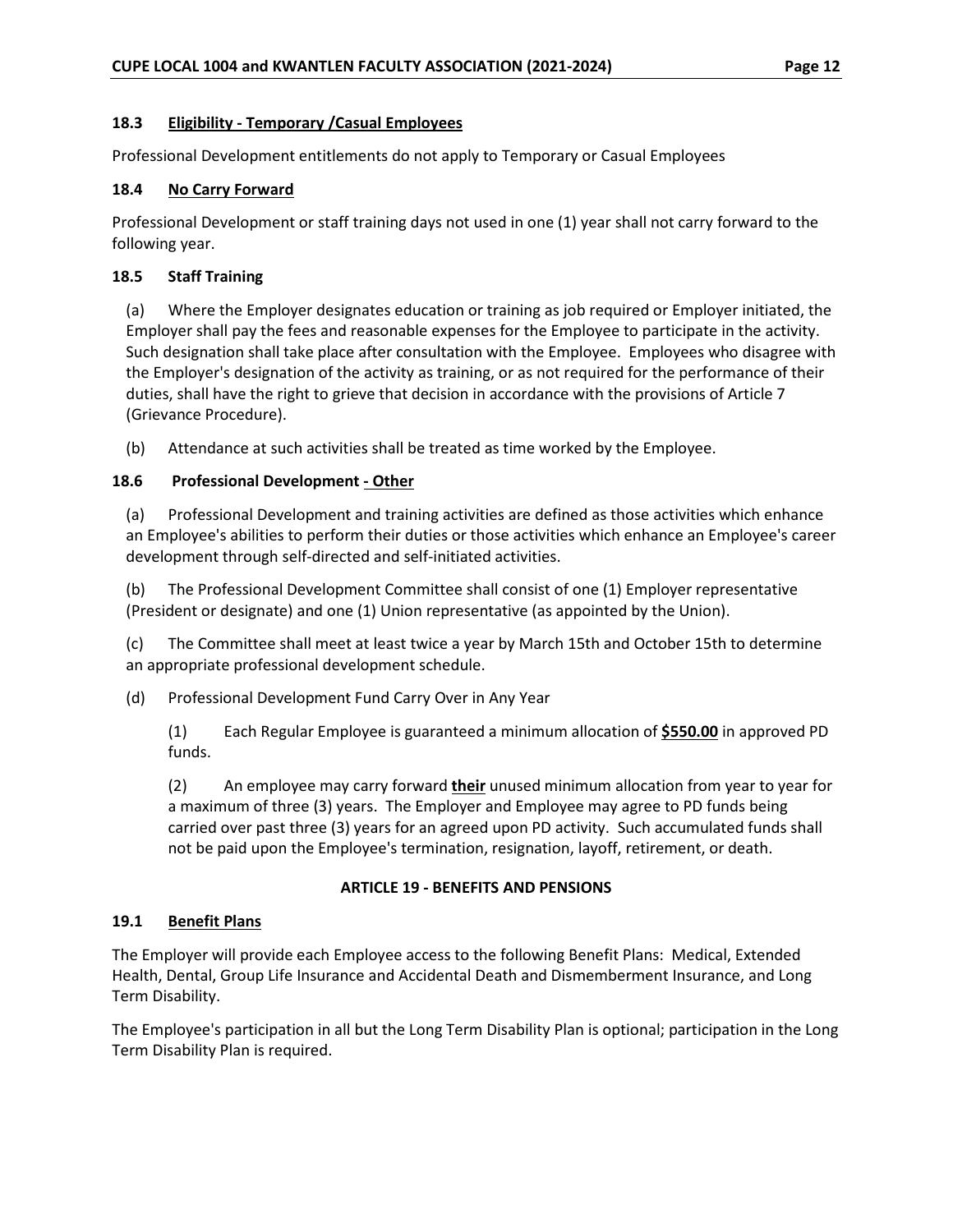### <span id="page-17-0"></span>**19.2 Pay of Benefit Premiums**

The Employer will pay one hundred percent (100%) of the premiums for the Medical, Extended Health, Dental, Long Term Disability, Group Life Insurance and Accidental Death and Dismemberment Insurance Plans.

## <span id="page-17-1"></span>**19.3 Pension Plan**

(a) All new Employees shall, as a condition of employment, enroll in the Municipal Pension Plan upon commencement of employment.

(b) For those Employees who do not qualify for the Municipal Pension Plan, the Employer shall pay each year, in quarterly installments an amount equal to the Employer's contribution to the Municipal Pension Plan.

(c) A new Employee shall, for the purpose of enrolment in the Municipal Pension Plan only, have **their** probation waived.

(d) Upon retirement of an Employee, the Employer will continue the coverage and continue to pay its share of premiums for Medical, Extended Health and Dental for the month in which the retirement occurred and for one (1) calendar month thereafter.

# <span id="page-17-2"></span>**19.4 Short Term Disability**

The Employer shall provide a short-term income protection policy (weekly indemnity benefit) insuring seventy percent (70%) of an Employee's regular salary, in the event of illness or accident, to cover the period from the 31st working day of an incapacity to the six (6) month anniversary of the illness or accident. The Employer will pay one hundred percent (100%) of the premiums for such insurance.

### <span id="page-17-3"></span>**19.5 Benefit Provisions**

(a) The benefits provided for in this Article shall not fall below the level in existence at the date of signing as described in Appendix C save and except as they are reduced or altered through circumstances beyond the control of the Employer.

# (b) **The Employer will provide reasonable Notice to the Union in the event the Employer intends to change its Benefits Carrier, or if the Benefits Contract is changed.**

### <span id="page-17-4"></span>**19.6 Medical Travel**

(a) The Employer shall provide a Medical Travel Fund to assist its Employees in defraying the cost of travel to another location to access specialized medical treatment for Employees or dependants.

(b) The Medical Travel Fund shall be established with \$250.00 for the year beginning October 1st, 2001; \$250.00 shall be placed in the Fund on October 1st every year thereafter to a maximum of \$750.00. The fund will be maintained at \$750.00.

(c) The medical referral must be ordered by a physician, whose opinion is that adequate medical treatment is not available locally, to a specialist that is a physician, whose specialized services and treatments routinely performed are those that general practitioners do not perform.

(d) The Fund may be accessed by the Employees to cover expenses relating to travel (by scheduled air, rail, bus, automobile, taxi, and/or ferry), accommodation, and meals (with mileage rates and per diem's as set out in the Collective Agreement, Articles 20 and 21).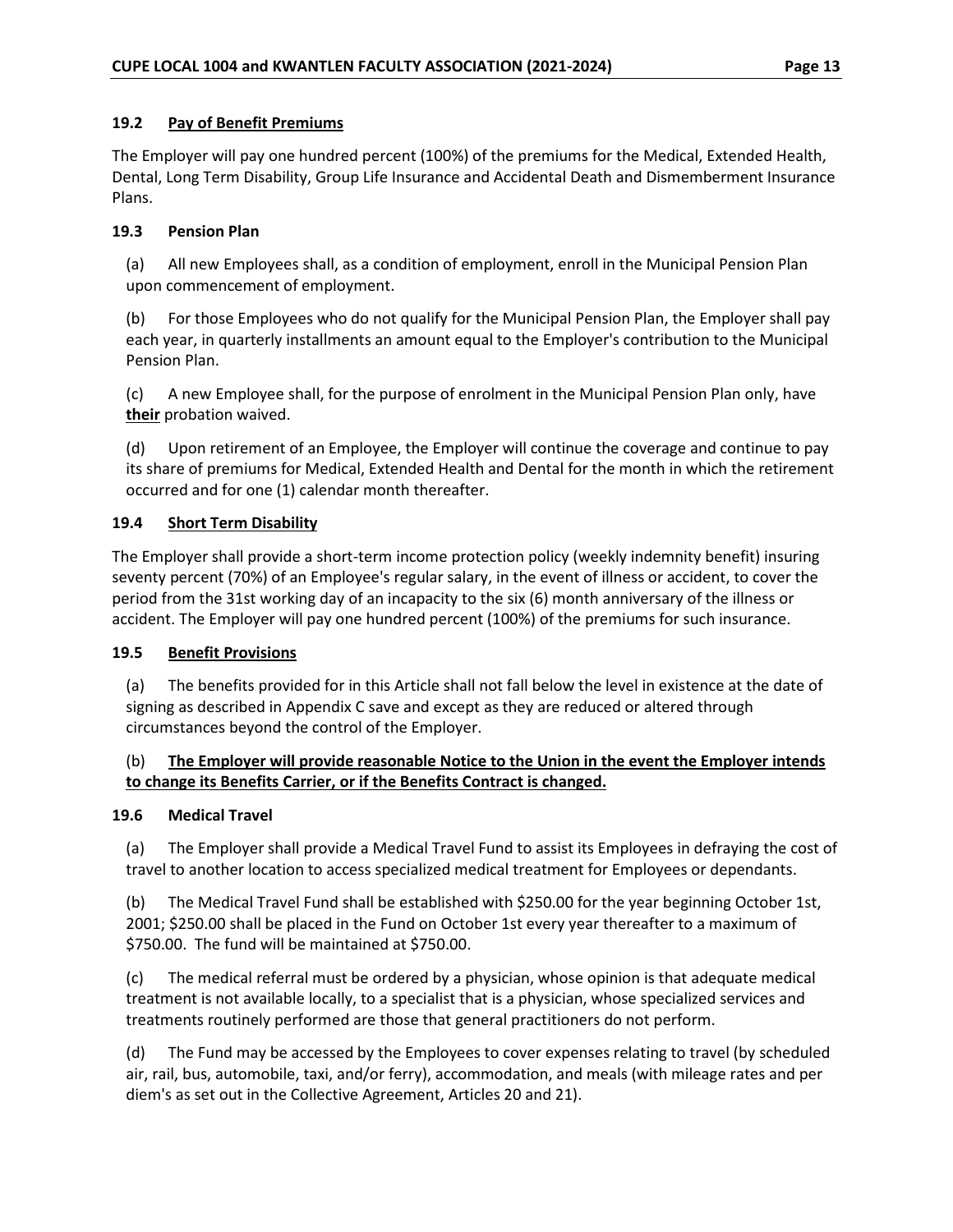(e) The Employer, specifically the President of the Kwantlen Faculty Association, must approve any expenditure from the Fund. Such approval will not be unreasonably withheld.

(f) In order to access the Fund, the Employee must submit original receipts or photocopies of receipts, and a claim form; provide explanation and proof to support the claim, and the attending physician's statement that the referral to the location where treatment was received was medically necessary.

(g) The Fund may carry forward from year to year, but such accumulated funds shall not be paid upon the Employee's termination, resignation, layoff, retirement, or death.

(h) No benefit shall be payable for charges which are considered an insured service of any provincial government plan or under the Extended Health Plan, or any other charges not included in the list of eligible expenses above.

# **ARTICLE 20 - EXPENSES**

## <span id="page-18-1"></span><span id="page-18-0"></span>**20.1 Work and Travel Expenses**

Work and travel expense policies adopted by the employer for its members shall be applied to all Employees under this Agreement, provided they are consistent with this Agreement.

An Employee will be reimbursed for any reasonable expense incurred while engaged in the business of the Employer.

## <span id="page-18-2"></span>**20.2 Expense Rates**

Expense rates shall be amended in accordance with any increases in the Employer's expense rates for its members during the term of this Agreement. The expense rate for Employees during this term of the Agreement shall not fall below those rates in effect at the time the Agreement is signed.

### <span id="page-18-3"></span>**20.3 Expense Receipts**

Receipts are required for all expenses.

# <span id="page-18-4"></span>**20.4 Additional Expenses Authorization**

Additional expenses shall not be reimbursed unless they are authorized in advance by the President.

### <span id="page-18-5"></span>**20.5 In-Town Expenses**

Employees who are on the Employer's business while away from the Association office, or who are requested to work outside regularly scheduled working hours shall be reimbursed for expenses. The Employer will reimburse an Employee who is required to work after **their** regularly scheduled hours of work for taxi fare.

### <span id="page-18-6"></span>**20.6 Child Care Expenses**

Article **21.7** notwithstanding, Employees required to work outside of normal hours, or travelling out of town on Association business, shall be reimbursed for child care expenses at the rate of \$100.00 maximum in a twenty-four (24) period or the actual costs of the additional child care, whichever is less. Payment will be subject to prior approval of the expense and after receipt of an invoice from the child care provider.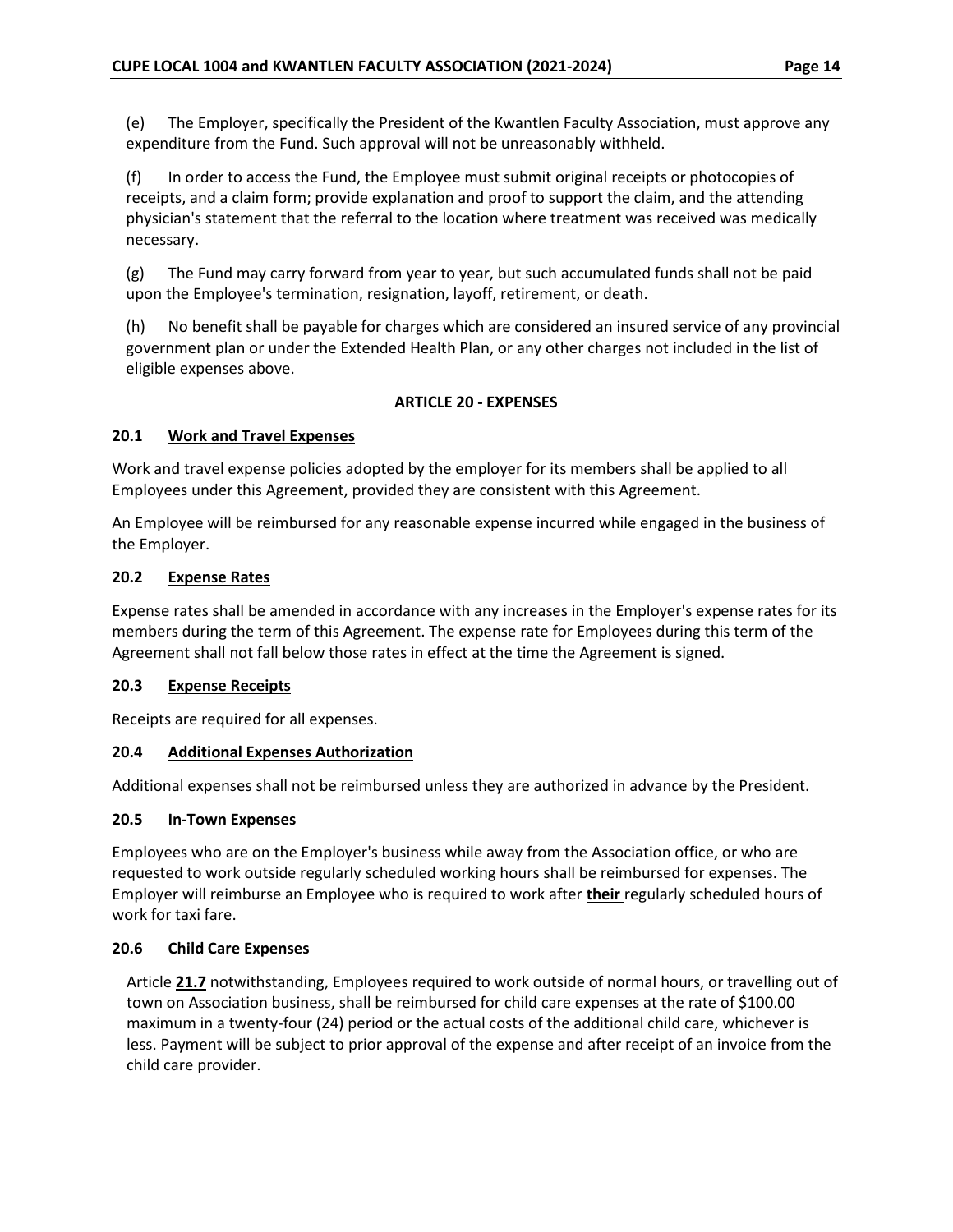### <span id="page-19-0"></span>**20.7 Per Diem - Overtime Meal Allowance**

The Employer will reimburse an Employee who is required to work up to two (2) or more hours after **their** regularly scheduled hours of work for a meal at the rate of:

- Breakfast ....................... \$12.00
- Lunch ................................ 17.00
- Dinner........................... 27.00

The per diem meal allowance shall be reduced for any meals provided by the Employer at meetings or other events.

### <span id="page-19-1"></span>**20.8 Telecommunications**

**Where an employee is required by the Employer or circumstance to use their personal cell phone to conduct business, the Employer shall reimburse employees for incurred telecommunications expenses as follows:**

(a) **Coordinator of Administrative Services shall be reimbursed at the rate of twenty-five dollars (\$25.00) per month.**

(b) **Administrative Assistant shall be reimbursed at the rate of twenty dollars (\$20.00) per month.**

### <span id="page-19-2"></span>**20.9 Remote Work Expenses**

**In the event that Employees are required to work remotely, the Employer will either:**

(a) **provide the necessary technological services and equipment to perform the job duties listed in Appendix B; or**

(b) **reimburse the Employees for actual expenses incurred necessary to perform the job duties listed in Appendix B; or**

<span id="page-19-3"></span>(c) **arrange a mutually agreeable combination of (a) and (b) above.**

### **ARTICLE 21 - AUTOMOBILE TRANSPORTATION**

### <span id="page-19-4"></span>**21.1 Use of Personal Vehicle**

Employees required to use their personal vehicle in the performance of their duties shall be provided with the following:

(a) *Mileage*

(1) Sixty-five cents (.650) per kilometer travelled.

(2) Travel must be authorized by the Employer for unusual situations. Usual situations include activities such as banking.

(3) Where a less expensive and environmentally friendly alternative to using a personal vehicle exists, such as Canada Post, the Employee will use the less expensive, environmental alternative.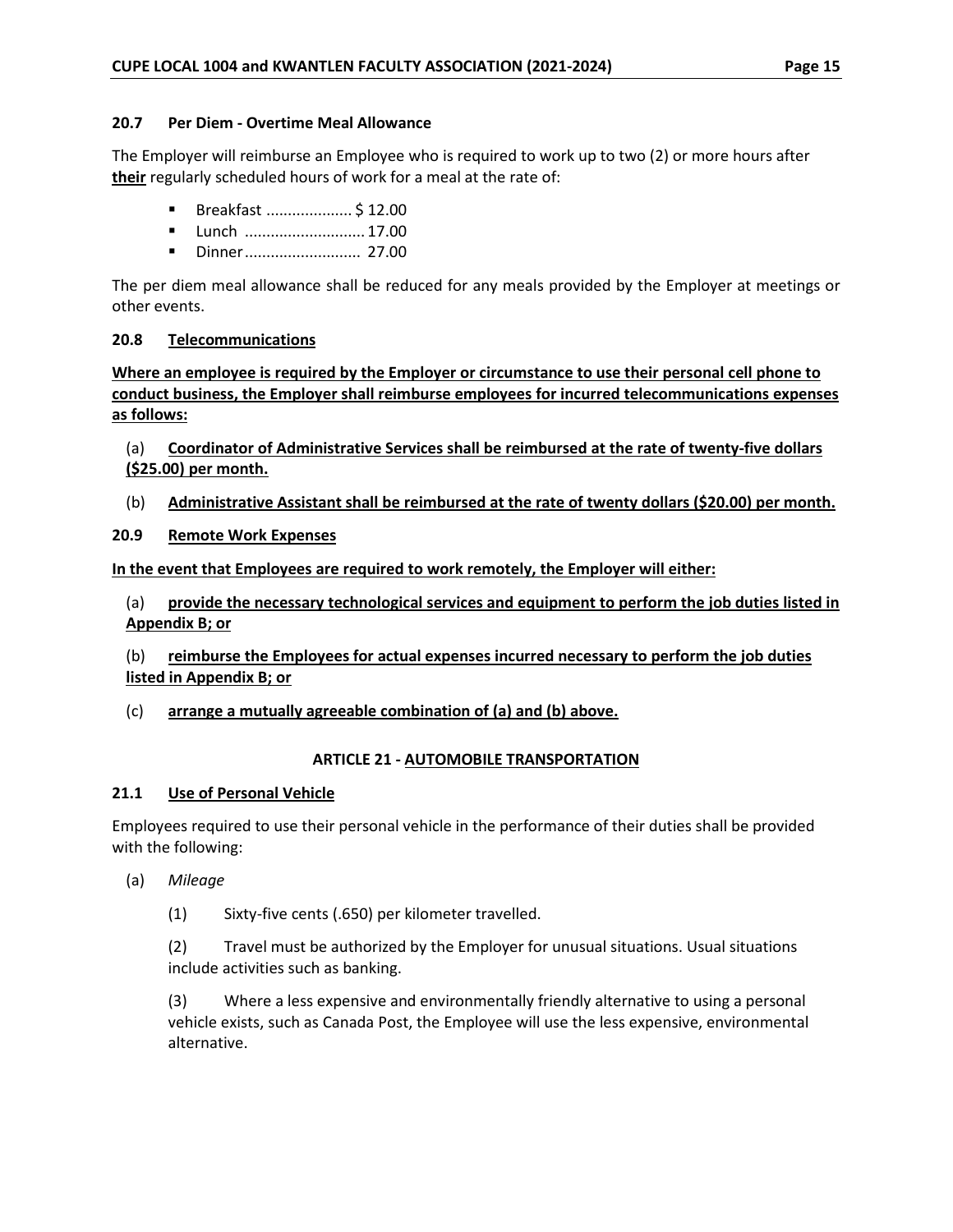## <span id="page-20-0"></span>**21.2 Parking**

The Employer shall provide reasonable parking to all Employees who apply. Application must be made within twenty-five (25) working days of when parking is to commence. The Employer shall pay the fees for parking provided.

## <span id="page-20-1"></span>**21.3 Automobile - Miscellaneous**

In the event of an Employee being involved in an automobile accident while on Association business, the Employer will pay the insurance deductible costs to a maximum liability of two (2) insurance deductible costs per year.

## **ARTICLE 22 - SICK LEAVE**

# <span id="page-20-3"></span><span id="page-20-2"></span>**22.1 30-Day Sick Leave**

In Employee absent from work on account of illness shall continue to receive **their** full salary and benefits for up to thirty (30) working days for each illness. Following fifteen (15) working days of such absence, an Employee may, at the Employer's discretion, be required to provide a certificate from a medial practitioner.

## <span id="page-20-4"></span>**22.2 Illness During Vacation**

Salary continuance days will be substituted for vacation time where an Employee can demonstrate that **they were** ill during scheduled vacation time.

## <span id="page-20-5"></span>**22.3 Workers' Compensation Disability**

Where an Employee suffers from a disease or illness or incurs personal injury (which disease, illness, or injury is hereinafter called the "disability") and the Employee is entitled to time loss compensation therefore under the *Workers' Compensation Act,* **they** shall not be entitled to receive salary continuance (See Article 22.1) for time lost by reason of any such disability.

Up to a maximum period of one (1) year, all monies received by an employee by way of compensation for loss of wages under the said *Act* shall be paid to the Employer. In return for such payment and up to a maximum period of one (1) year, the Employer shall pay the Employee the amount of **their** salary (up to the maximum reference salary specified in the WCB regulations) to which **they** would have been entitled but for the disability.

### <span id="page-20-6"></span>**22.4 Family Illness**

In the case of illness of a member of the immediate family of an Employee, when no one at home other than the Employee can provide for the needs of the ill person, the Employee is entitled to use sick leave entitlement for this purpose up to a maximum of ten (10) working days per year. Additional time to care for an immediate family member may be granted by the Employer and will not be unreasonably withheld.

### **ARTICLE 23 - PREGNANCY/PARENTAL LEAVE**

# <span id="page-20-8"></span><span id="page-20-7"></span>**23.1 Leave for Birth or Adoption**

An Employee is entitled to leave of up to **eighteen (18) months** in connection with the birth or adoption of a child, during which time seniority shall continue to accrue.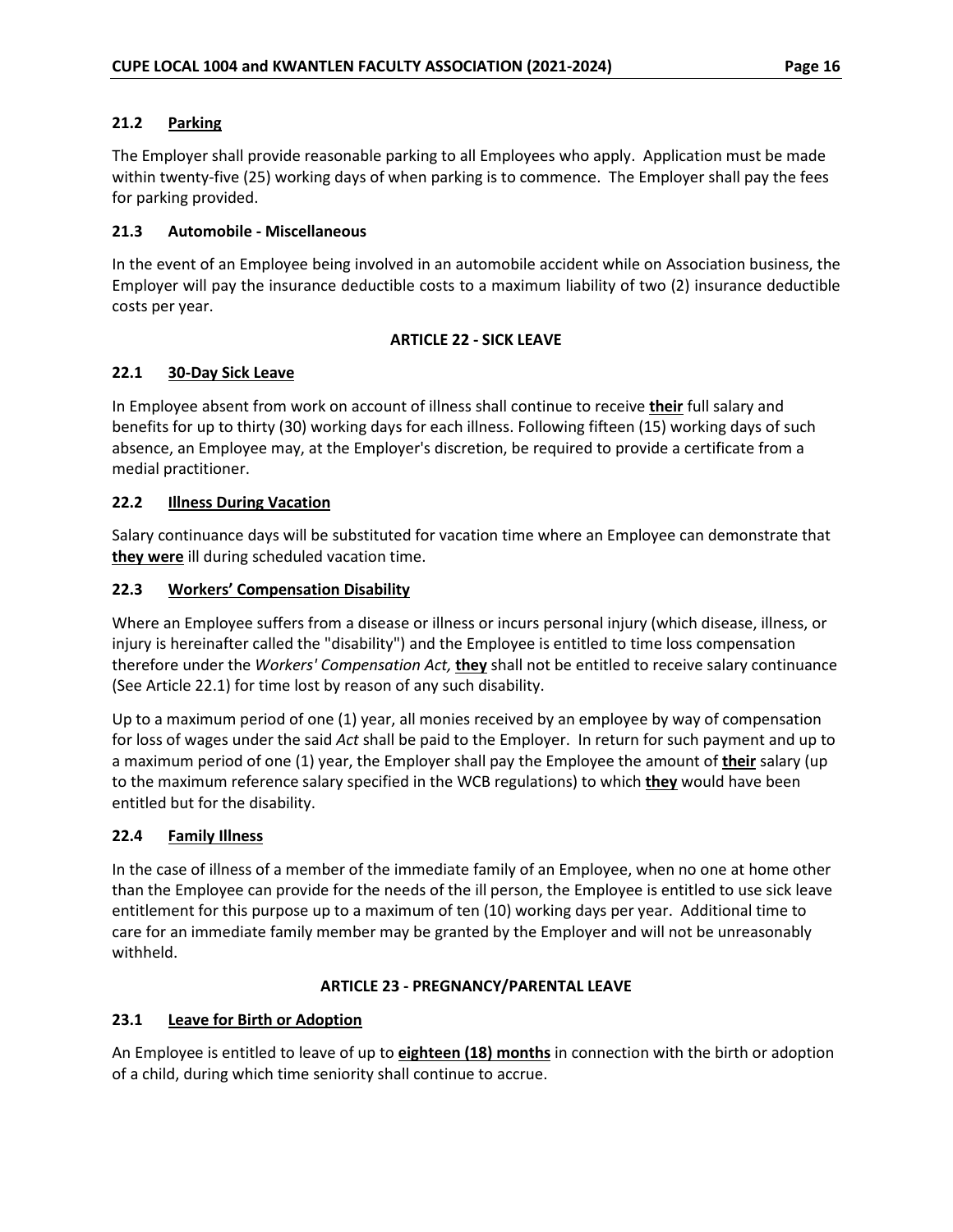### <span id="page-21-0"></span>**23.2 Supplemental Pay**

When on pregnancy or parental leave, an Employee will receive a supplemental payment added to Employment Insurance benefits as follows:

(a) For the first **week** of pregnancy leave, an Employee shall receive one hundred percent (100%) of **their** salary calculated on **their** average base salary.

(b) For a maximum of **sixteen (16)** additional weeks of pregnancy leave the Employee shall receive an amount equal to the difference between the Employment Insurance benefits and ninety-five percent (95%) of **their** salary calculated on **their** average base salary.

(c) For up to a maximum of thirty-five (35) weeks of parental leave, the **birth parent** shall receive an amount equal to the difference between the Employment Insurance benefits and eighty-five percent (85%) of the Employee's salary calculated on **their** average base salary:

# **(1) if an Employee opts for up to one (1) year of leave at fifty-five percent (55%) Employment Insurance benefit, or**

# **(2) sixty-three percent (63%) of the Employee's normal weekly earnings if an Employee opts for between one (1) year and eighteen (18) months of leave at thirty-three percent (33%) Employment Insurance benefit.**

(d) For up to a maximum of thirty-seven (37) weeks of parental leave, the **non-birth parent** or adoptive parent shall receive an amount equal to the difference between the Employment Insurance benefits and eight-five percent (85%) of the Employee's salary calculated on **their** average base salary:

# **(1) if an Employee opts for up to one (1) year of leave at fifty-five percent (55%) Employment Insurance benefit, or**

# **(2) sixty-three per cent (63%) of the Employee's normal weekly earnings if an Employee opts for between one (1) year and eighteen (18) months of leave at thirty-three percent (33%) Employment Insurance benefit.**

(e) The average base salary for the purpose of this Article (a) through **(e)** is the Employee's average base salary for the twenty-six (26) weeks preceding the pregnancy or parental leave. If the Employee has been on unpaid leave for part of the preceding twenty-six (26) weeks, then up to four (4) weeks of that unpaid leave will be subtracted from the twenty-six (26) weeks for the purpose of calculating the average base salary.

(f) An Employee is not entitled to receive Supplemental Employment Benefits and disability benefits concurrently. To receive Supplemental Employment Benefits the Employee shall provide the Employer with proof of application for and receipt of Employment Insurance benefits.

(g) If an Employee is disentitled or disqualified from Employment Insurance pregnancy and parental benefits, the Employee shall receive the supplemental payment to the appropriate percentage less the amount of Employment Insurance benefits the Employee would have received if qualified for Employment Insurance benefits.

# <span id="page-21-1"></span>**23.3 Pregnancy/Parental Leave Benefits**

In accordance with the preceding and for the duration of the pregnancy/parental leave, the Employer shall make its normal premium payments for those of the following benefit plans in which the Employee actually participates: Medical, Extended Health, Dental, Life and AD&D Insurance, Municipal **Pension**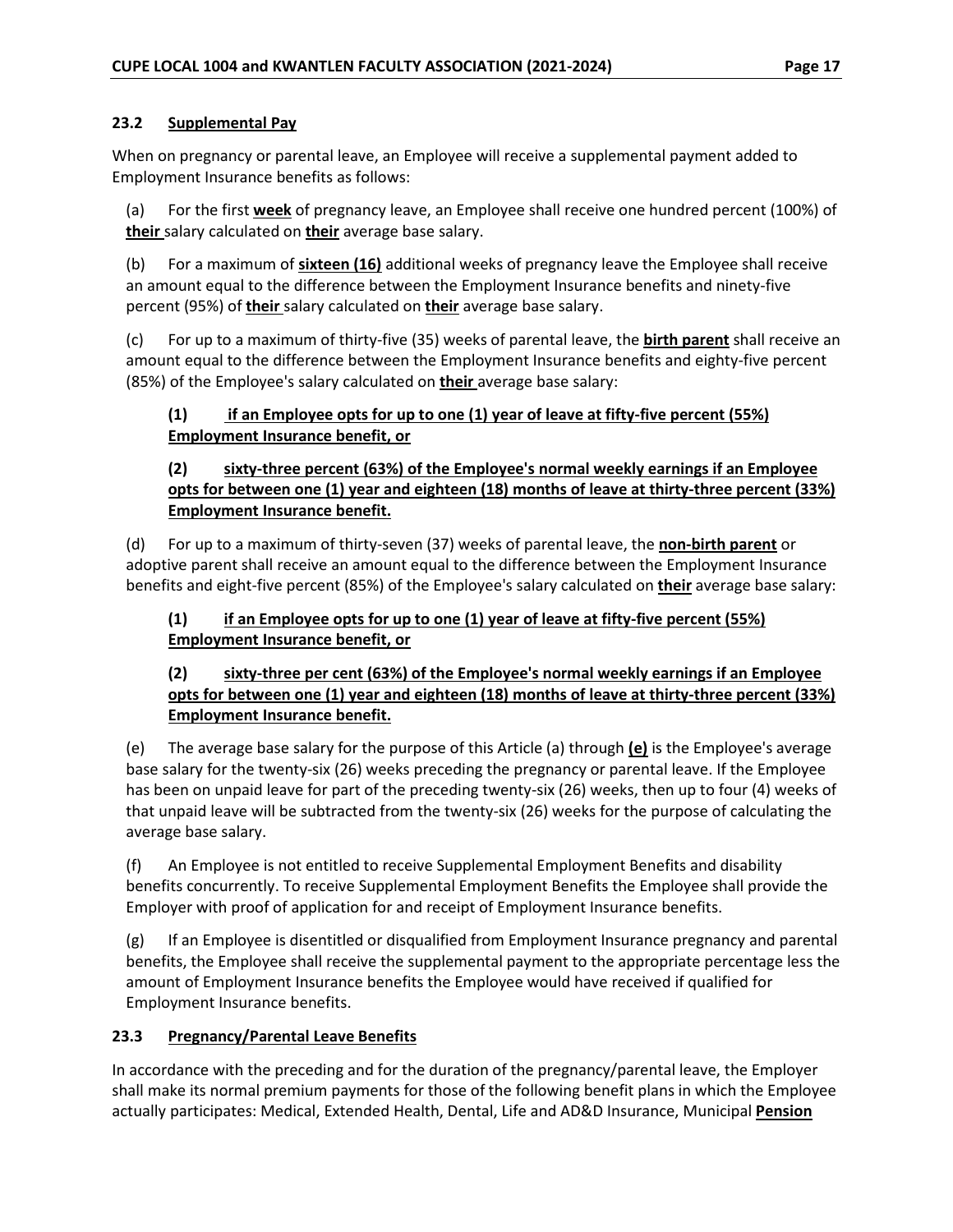Plan and Employer funded RRSP. Vacation and Sick Leave benefits will accrue for the duration of the pregnancy/parental leave.

### <span id="page-22-0"></span>**23.4 Return to Work**

An Employee on pregnancy/parental leave shall return to **their** former position or to a position of equal rank and salary.

### **ARTICLE 24 - POLITICAL LEAVE**

#### <span id="page-22-2"></span><span id="page-22-1"></span>**24.1 Leave without Pay as Election Candidate**

If nominated as a candidate for election at the Federal, Provincial, or Municipal level, leave of absence without pay shall be provided to take part in the election campaign. During the period of leave provided for the election campaign, the Employer will maintain, at the written request of the Employee, all health and welfare and statutory benefits. The Employee shall reimburse the Employer for the cost of the benefits maintained.

### <span id="page-22-3"></span>**24.2 Leave During Term of Office**

If elected to Full-Time office, leave of absence shall be provided for the term of the office. Leave under this Article shall be limited to one term of office. The Employee shall give the Employer two (2) months written notice prior to resuming **their** position with the Employer. Written notice of taking political leave of absence shall be given by the Employee at least one (1) month prior to the commencement of the leave.

#### **ARTICLE 25 - OTHER LEAVES**

### <span id="page-22-5"></span><span id="page-22-4"></span>**25.1 Family Leave**

An Employee is entitled to ten (10) days paid leave in the event of serious illness or the death of a spouse, common-law spouse, parent, child, sibling, mother-in-law, father-in-law, son-in-law, daughterin-law, grandchild or grandparent, or any other person with the approval of the Employer. With the Employer's approval, this leave may be extended by using vacation days, compensatory time off and/or up to one (1) month's leave of absence without pay.

### <span id="page-22-6"></span>**25.2 Leave without Pay Requests**

After two (2) years of employment, an Employee may apply for and receive up to one (1) year leave of absence without pay. Approval for such leave must be obtained from the Employer in writing and shall not be unreasonably withheld. Unless the Employer and the Employee mutually agree otherwise, upon completing such a leave of absence without pay, the Employee shall return to their former position for at least another two years before becoming eligible for another leave of absence without pay under this Article.

#### <span id="page-22-7"></span>**25.3 Return to Work from Leave**

An Employee on an unpaid leave of absence without pay will provide the Employer at least one (1) month's notice before returning to work at the end of their leave of absence.

If extenuating circumstances are present, the Employee on leave will notify the Employer that notice of return to work will be provided in a timely fashion prior to the return to work date.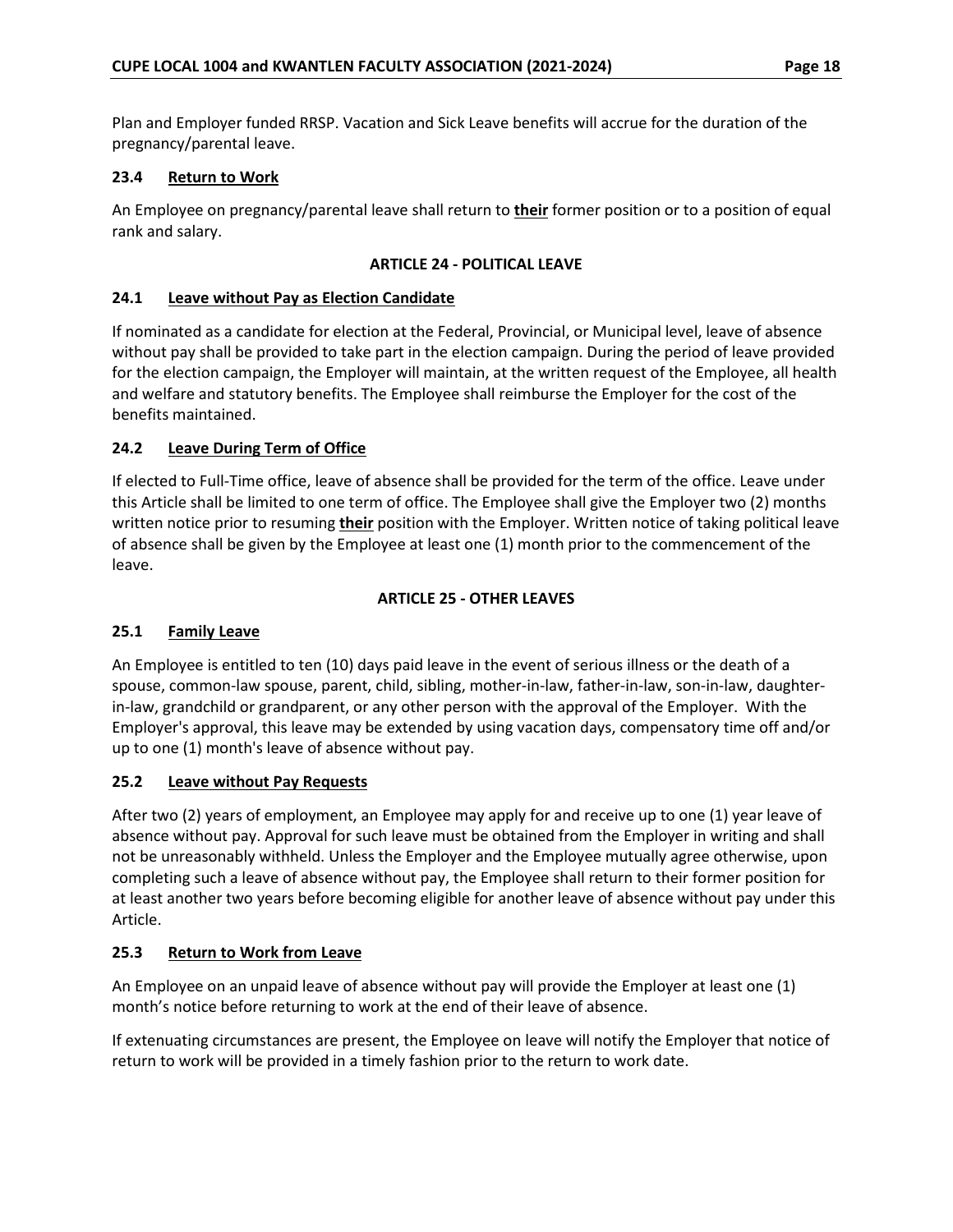### <span id="page-23-0"></span>**25.4 Leave as a Witness or for Jury Duty**

(a) An Employee is entitled to paid leave as required in the event that the Employee is summoned as a juror or witness in any court or tribunal empowered by law to compel attendance of witnesses.

(b) The Employee shall remit to the Employer all monies paid to **them** by the court, except for the travelling and meal allowances not reimbursed by the Employer.

## <span id="page-23-1"></span>**25.5 Medical / Dental Appointments**

An Employee shall receive time off with pay in the event of Doctor and Dentist appointments which cannot reasonably be made outside normal working hours. Such time off must have prior approval of the Employer. Such approval shall not be unreasonably withheld.

# <span id="page-23-2"></span>**25.6 Domestic Leave**

An Employee may be granted a special leave of absence without pay to assist an Employee in coping with domestic contingencies or unforeseen emergencies that affect the Employee or the Employee's immediate family. This special leave may be granted, in addition to any other leave entitlement for, but not limited to, such domestic contingencies such as illness in the immediate family, births, care of elderly members of immediate family, moving, marriage of an Employee. Such special leave may not be unreasonably withheld. The Employer agrees to pay the premiums for the Employee Benefit plans for a period of up to one (1) month of special leave.

# <span id="page-23-3"></span>**25.7 Compassionate Leave**

An Employee will be granted a compassionate care leave of absence without pay for up to **twentyseven (27)** weeks to care for a gravely ill family member. In order to be eligible for this leave, the Employee must provide a medical certificate as proof that the ill family member needs care or support and is at risk of dying within twenty-six (26) weeks.

(a) An Employee who is granted a compassionate care leave of absence to care for a gravely ill family member shall be entitled to the benefits as follows: The Employer's benefit coverage will continue for the duration of the compassionate care leave, to a maximum of **twenty-seven (27)** weeks, and the premium payment shall be on the same basis as if the Employee were not on leave.

(b) When an Employee elects to buy back pensionable service for all or part of the duration of the compassionate care leave, to a maximum of **twenty-seven (27)** weeks, the Employer will pay the Employer portion of the pension contributions in accordance with the pension plan regulations.

(c) Compassionate Care Leave, up to a maximum of **twenty-seven (27)** weeks, shall be treated as continuous employment for the purposes of seniority accrual under this Agreement.

(d) An Employee who returns to work following a leave granted under this provision shall be placed in the position held prior to the leave or in a comparable position.

(e) Should an Employee require additional time for a gravely ill family member, additional leaves may be granted beyond the **twenty-seven (27)** week period specified in Article 25 and the language referred to above. Such additional leaves shall be pursuant to Article 25 - Other Leaves.

# <span id="page-23-4"></span>**25.8 Intimate, Personal and Relationship Violence Leave**

**Where leave from work is required due to an employee and/or an employee's dependent child being a victim of domestic violence, the employee shall be granted leave, in each calendar year, as follows in accordance with the** *Employment Standards Act***:**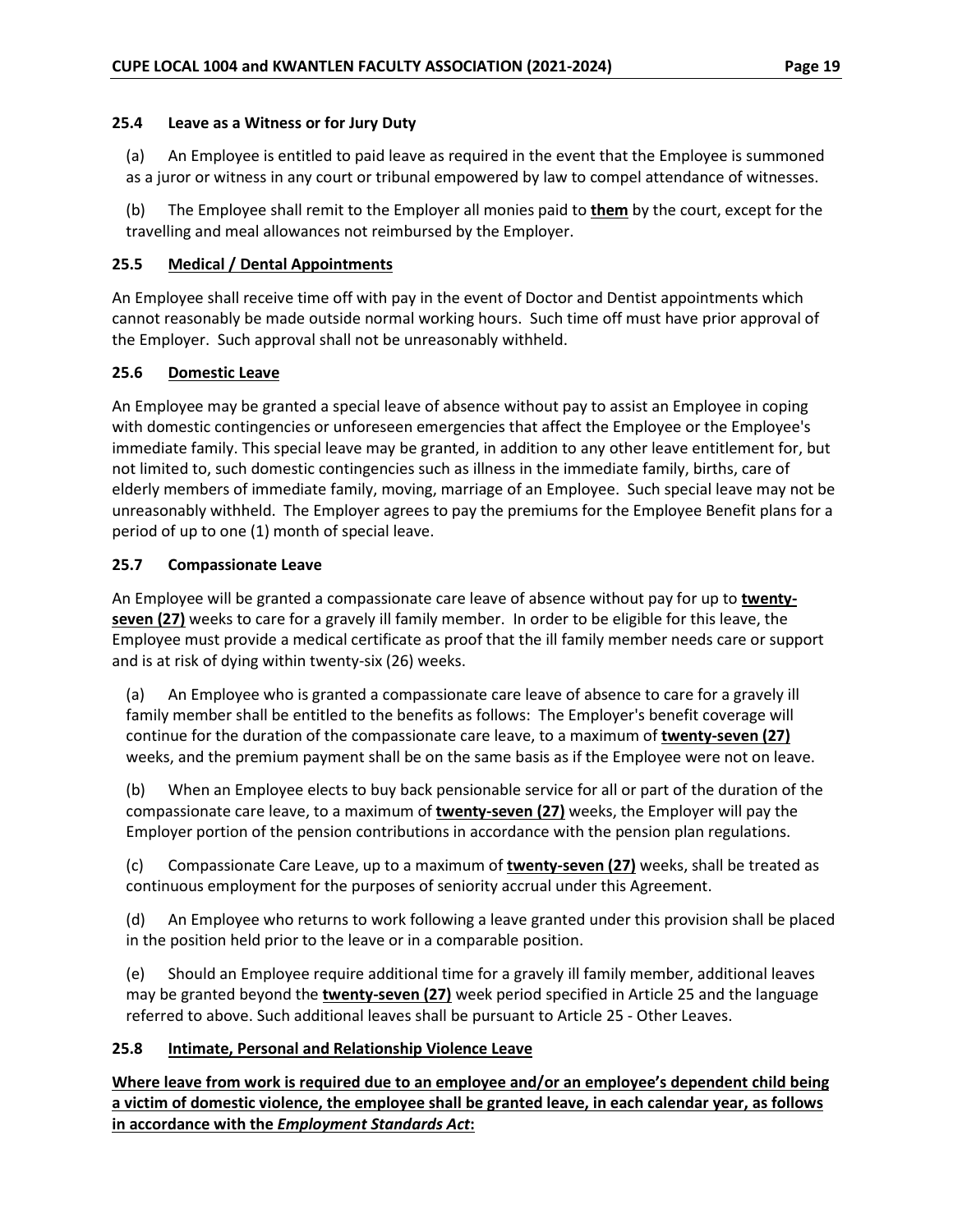- (a) **up to ten (10) days of unpaid leave to be taken intermittently or in one continuous period; and**
- (b) **up to fifteen (15) weeks of unpaid leave.**

**Notwithstanding the above, the Employer will provide pay for three (3) of the days referenced in (a) above. In the event existing legislation is changed regarding domestic violence leave to provide more than three (3) days paid leave, the Employer will provide such leave consistent with the legislation. (No stacking of entitlements.)**

## <span id="page-24-0"></span>**25.9 Leave Respecting the Death of a Child**

**An employee is entitled to a leave of absence without pay of up to one hundred and four (104) weeks if they are entitled to leave respecting the death of a child under the** *Employment Standards Act* **and such leave will be in accordance with the** *Employment Standards Act***. There will be no interruption in the accrual of seniority or eligibility for benefits.**

<span id="page-24-1"></span>**25.10 Leave Respecting the Disappearance of a Child**

**An employee is entitled to a leave of absence without pay of up to fifty-two (52) weeks if they are entitled to leave respecting the disappearance of a child under the** *Employment Standards Act* **and such leave will be in accordance with the** *Employment Standards Act***. There will be no interruption in the accrual of seniority or eligibility for benefits.**

## <span id="page-24-2"></span>**25.11 Cultural Leave tor Aboriginal Employees**

(a) **A self-identified Aboriginal employee may request up to three (3) days leave with pay per calendar year to organize and/or attend Aboriginal cultural event(s). Such leave will not be unreasonably withheld.**

(b) **Employees will provide the Employer with the dates of the days for which leave will be requested. Wherever possible, a minimum of two weeks' notice is required for leave under this provision.**

### **ARTICLE 26 - GENERAL**

### <span id="page-24-4"></span><span id="page-24-3"></span>**26.1 Union Label**

All word processed work in the office of the Employer shall bear the CUPE Local 1004 Union label if such work is performed by a member of the Union.

### <span id="page-24-5"></span>**26.2 Health and Safety**

The parties agree to abide by the requirements included in the Workers' Compensation Act and the WCB Occupational Health & Safety Regulations.

### **ARTICLE 27 - TERM OF AGREEMENT**

### <span id="page-24-7"></span><span id="page-24-6"></span>**27.1 Duration**

This Agreement shall be in force and effect from **April 1, 2021 to March 31, 2024** and shall continue from year to year unless written notice is given by either party of their intent to negotiate changes within the four (4) month period preceding the expiry date of the Agreement. During the period of negotiation, the Agreement shall remain in full force and effect. Subsections (2) and (3) of Section 50 of the *Labour Relations Code* shall be specifically excluded from and shall not apply to the new Collective Agreement.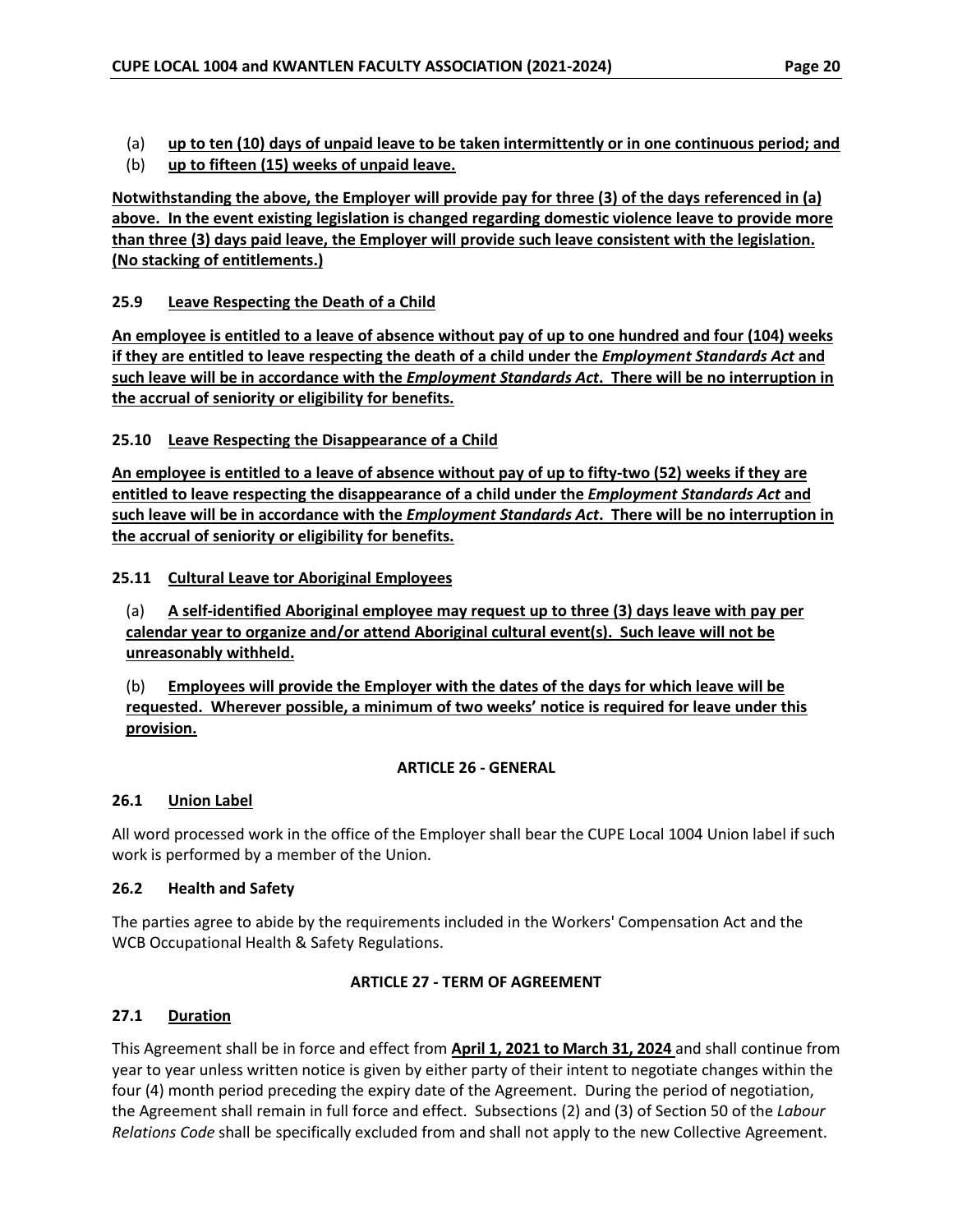### **ARTICLE 28 - INFORMATION TO THE UNION**

<span id="page-25-0"></span>(a) The Employer shall inform the Union in writing of the terms of employment and salaries of all Employees at the time of hire.

(b) The Employer shall not propose any terms and conditions of employment for any individual Employee that are in any way at variance with the Collective Agreement without the prior written consent of the Union.

## **ARTICLE 29 - ELECTRONIC MONITORING AND SURVEILLANCE**

## <span id="page-25-2"></span><span id="page-25-1"></span>**29.1 Privacy**

(a) The electronic monitoring and surveillance shall not be used for the purposes of individual work measurement of the Employee(s).

(b) Surveillance cameras, any technology or systems capable of monitoring the Employee(s) or their work and any other equipment shall not be used in Employee(s) occupied areas without the knowledge of the Employee(s) in the area.

(c) At no time shall video taping or any other form of electronic tracking or monitoring of the Employee(s), work outfit or attendance in or at a particular location be allowed for the purpose of random surveillance, audits or assessing discipline. At no time may such systems be used as a means to other evidence in support of disciplinary measures. The Union shall be advised, in writing, of the location and purpose of all surveillance cameras and the reason for installation of such equipment.

(d) The Employer shall not release any information to any person or agency about an Employee(s) with regard to any personal or work related matter without the expressed written permission of the Employee(s). In the event the Employer is required by law to disclose information of a personal or work related nature to a person or agency, the Employer shall advise the Employee(s) forthwith of all particulars of such disclosure.

(e) Notwithstanding the foregoing, the Employer may however choose to disclose information due to concerns for the Employee(s) safety. When the Employer uses technology that can identify an Employee(s) access, these records will not be released to any person or agency without the written permission of the Employee(s).

(f) The Employer maintains the right to monitor the use of the Employer's equipment, technology and resources in order to ensure there is no illicit, illegal or inappropriate activity occurring.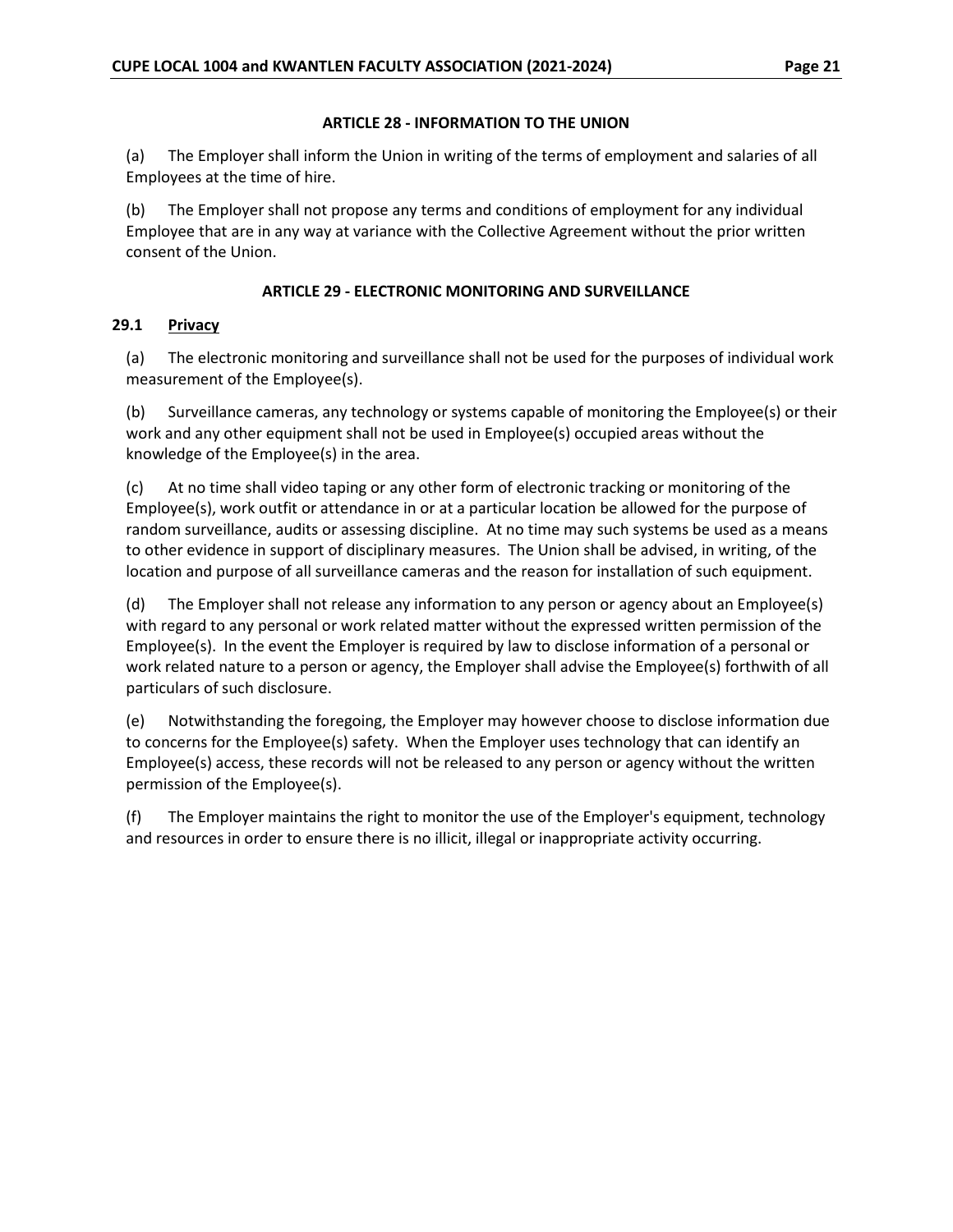#### **APPENDIX A**

#### **SENIORITY LIST**

<span id="page-26-1"></span><span id="page-26-0"></span>**Administrative/Employees Date of Initial Appointment**

Kyla Rand **Canadia Controller Controller 15th 2012 Amy Nagi February 5, 2018 Gill Jones December 7, 2020**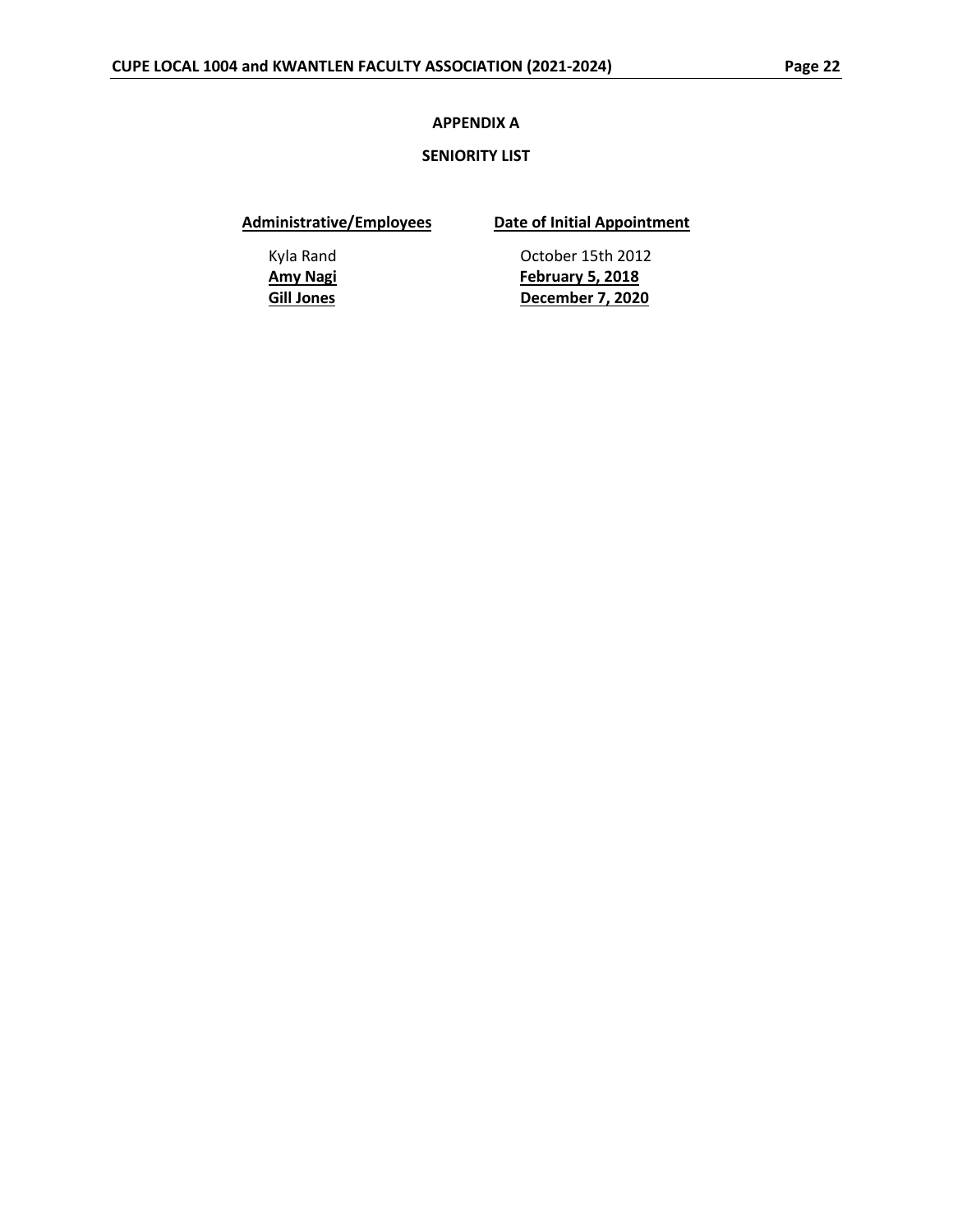## **APPENDIX B - JOB DESCRIPTIONS**

### **JOB TITLE: COORDINATOR OF ADMINISTRATIVE SERVICES**

<span id="page-27-1"></span><span id="page-27-0"></span>The Coordinator of Administrative Services (CAS) performs a variety of typing, word processing, database and clerical duties in support of the Association's operation. The CAS is expected to perform with a considerable degree of initiative and independence of action based on generalized Instructions from the Table Officers. The CAS handles the day to day financial affairs of the Association including all record keeping and payroll, prepares financial statements and reports, receipt of dues, Accounts Receivable, Accounts Payable, enters and verifies Accounting Program/journal entries, banking and bank reconciliation, monitors bank Investments, liaises with the auditor, purchases supplies and office equipment and obtains quotations for services, and provides information for budget creation.

## **Principle Duties:**

## 1. *Typing/Word Processing*

- Minutes from Executive, General and other Committee meetings
- For members of the Executive primarily, but also for any faculty member Involved in KFA business.
- Drafts of Collective Agreements
- Correspondence
- Grievance documents
- KFActs Newsletters, announcements and bulletins
- Presentations (Power Point)
- 2. *Compiling and Collating Statistics*
	- Compile and collate statistics for Task Force Reports, FPSE, Statistics Canada, Registrar of Companies, and other groups, as needed.
- 3. *Filing*
	- Establish and maintain an up to date filing system that is well organized.
- 4. *Membership List*
	- Establish and maintain a current database of all membership and standing committees on computer and in Access, and documents pertaining to them
- 5. *Telephone -Scheduling and Communication*
	- Take and relay messages in person and by telephone
	- Make appropriate arrangements for meetings (such as membership meetings, committee and ad hoc meetings, and special events), including promotional material, room bookings, and refreshments, as required
	- Answer KFA enquiries and/or direct members to the appropriate source of information
- 6. *Travel and Accommodation Arrangements*
	- Make travel and accommodation arrangements for members of the Executive and other KFA members, as required
- 7. *Mail*
	- Maintain a mailing list Internal and external
	- Open and distribute mail daily in accordance with established procedures
	- Send mail by courier
	- Arrange for special delivery mailings through a post office
	- Send, receive, and distribute fax messages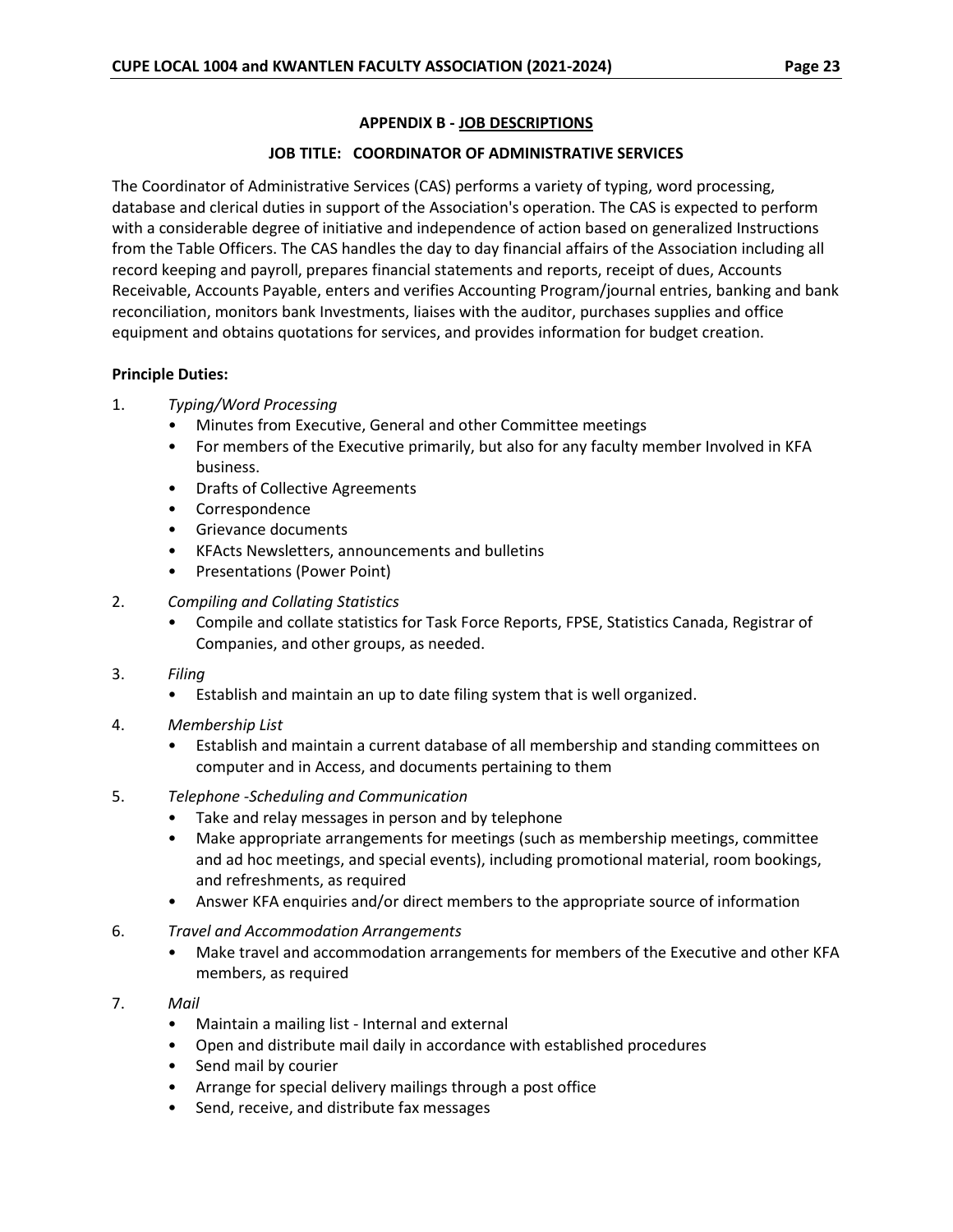- 8. *Office Supplies & Equipment*
	- Purchase necessary supplies for the office (including kitchen and housekeeping items as needed), and maintaining inventory
	- Arrange for purchase, maintenance and repair of office equipment
	- Maintain appropriate insurance coverage on office equipment

### 9. *Hospitality*

- Kitchen/Housekeeping ensure all office dishes are washed and ready for use, and coffee/tea/water is stocked
- Offer office guests coffee/tea/water
- Catering for meetings (such as membership, Executive and committee meetings) preparing food and beverages for monthly meeting
- Social Events throughout the year assist in hosting duties for various faculty events
- Maintain an up-to-date Serving It Right certificate
- 10. *KFA Events*
	- Upon the direction of the Table Officers, organize various KFA events/workshops throughout the year
		- o Room bookings/accommodation bookings
		- o Catering
		- o Material preparation
		- o Advertising/promoting
		- o Monitoring cost and budget
- 11. *Duplication and Distribution of Materials*
	- Any documents, by request of the Executive or with the approval of the Executive
	- Minutes of meetings
	- Meeting packages (such as membership, Executive, and committee)
	- Bulletins/newsletters
	- **Audit University job postings on web in relation to those received by email**
- 12. *Financial Use Simply Accounting* to handle the day-to-day financial affairs of the Association, including dues and accounts receivable, accounts payable, month and year-end, monthly and yearly reports, and year-end Audit preparation.
	- Record keeping (Accounts Payable and Accounts Receivable, FPSE Dues Payable, KPU Dues Receivable, Journal Entries, Term Deposits) - Maintain all financial files so they are up to date and accurate.
	- Write cheques, including posting of all payables
	- Month End
		- o Monthly journal entries
		- o Bank reconciliation
		- o Variance reports
		- o Expenses to be Ratified
	- Prepare bank deposits
	- Maintain and track of Visa expenses/balances
	- Monitor Term Deposits
	- Year End preparation for Auditors
	- Assist and provide Information to the Secretary-Treasurer with regards to the creation of the annual budget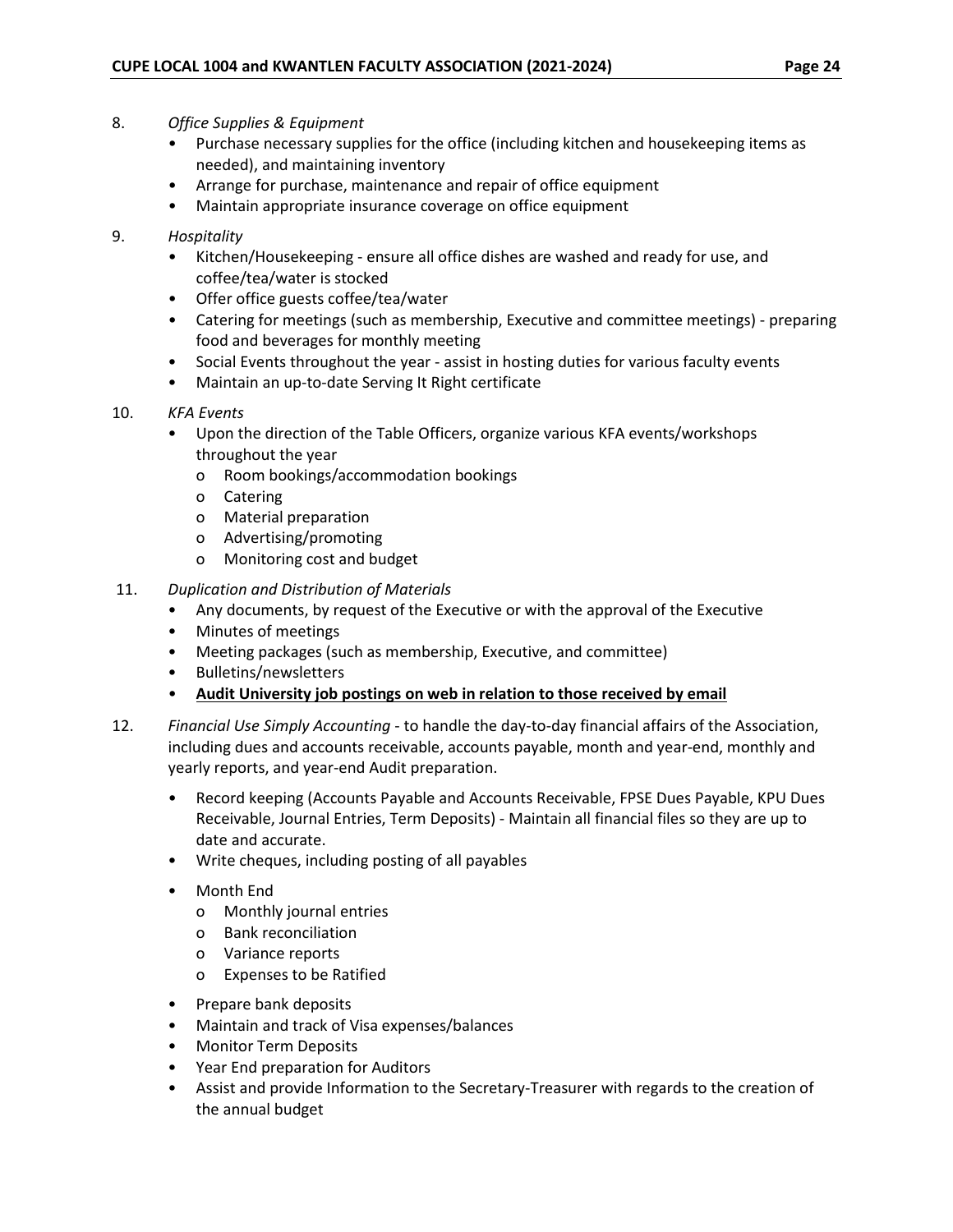- Payroll of Bi-weekly payroll and tracking of yearly payroll
	- o Create T4s for employees
	- o Maintain up-to-date CRA payroll remittance rates
- **Pension** 
	- o Maintain up-to-date contribution rates (both Employee and Employer)
	- o Submit contributions (both Employee and Employer) bi-weekly
	- o Year End Pension Report
- CRA Remittances/Year End
	- o Maintain up-to-date records of remittances
	- o Submit monthly payroll remittances
	- o Create and submit of T4 Summary
- *• CUPE Dues*
	- o Maintain up-to-date records of remittances
	- o Submit monthly payments
- WorkSafe BC yearly report and remittance
- 13. *Security*
	- Ensure that office contents are inventoried and evaluated in preparation of purchase of insurance
	- Make necessary arrangement for the renewal of office contents Insurance
	- Maintain records of office keys
	- Ensure WorkSafe BC assessment Is flied
	- Establish and maintain schedule of backups for office computers
- 14. *Election for KFA Executive/Strike Vote*
	- Prepare and supervise elections
	- Ensure the E-Vote website is running correctly and accurately
	- Perform the duties of the Deputy Returning Officer
	- Provide time release information to KPU
- 15. *Strike*
	- Assist the Vice President, Negotiations with strike preparation
	- Organize picket captains, set up an office off-campus, order supplies such as a port-o-Iet, radios, etc.
	- Prepare strike payroll and documents
- 16. *Course Overload Requests*
	- Process the Permission to Exceed Class Size requests according to current procedure
- 17. *Website*
	- Maintain and update the website using web software
- 18. *Coordinate/Supervise Workload for Administrative Assistant*
	- Assign duties to the Administrative Assistant and follow up
	- Coordinate staff vacation coverage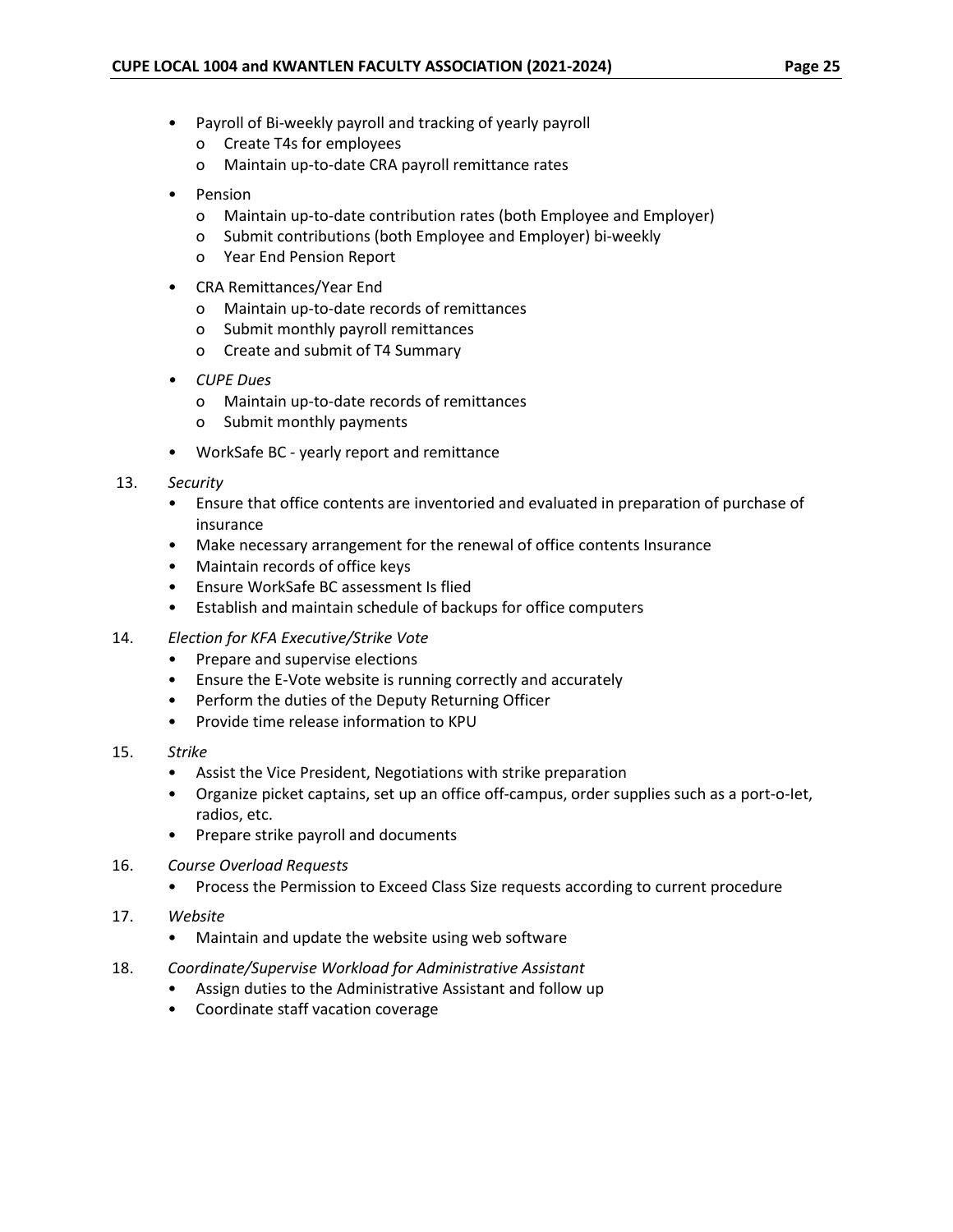## **JOB TITLE: ADMINISTRATIVE ASSISTANT**

<span id="page-30-0"></span>The Administrative Assistant performs a variety of typing, word processing, database, and clerical duties in support of the Association's operation. The Administrative Assistant is expected to perform with a degree of initiative based on instructions from the Coordinator of Administrative Services (CAS) and Table Officers. The Administrative Assistant performs the following principle duties:

# **Principle Duties:**

- 1. *Typing/Word Processing*
	- Correspondence
	- Newsletters, announcements, and bulletins
- 2. *Filing*
	- Maintain and update filing system
	- Enter contracts (ensure database Is up to date)
	- Analyze, sort, and flag contracts
	- Upload HE list into membership database
	- Back up computers for security purposes as per schedule
	- **• Perform Last Class to Graduate duties**
- 3. *Membership List*
	- Maintain a current database of all membership and standing committees
- 4. *Telephone* -*Scheduling and Communication*
	- Take and relay messages in person and by telephone
	- Make appropriate arrangements for meetings, including promotional material, room bookings, and refreshments, as required
	- Answer KFA enquiries and/or direct members to the appropriate source of information
- 5. *Mail*
	- Maintain a mailing list -internal and external
	- Open and distribute mail dally in accordance with established procedures
	- Send mall by courier
	- Arrange for special delivery mailings through a post office
	- Send, receive and distribute fax messages
- 6. *Office Supplies & Equipment*
	- Purchase necessary supplies for the office (including kitchen and housekeeping Items as needed), and maintain inventory
- 7. *Hospitality*
	- Kitchen/Housekeeping -ensure all office dishes are washed and ready for use, and that coffee/tea/water is stocked
	- Offer office guests coffee/tea/water
	- Social Events throughout the year -assist in hosting duties for various faculty events
	- Maintain an up-to-date Serving It Right Certificate
- 8. *KFA Events*
	- Upon the direction of the Table Officers or the CAS, organize various KFA events/workshops throughout the year
		- o Room bookings/accommodation bookings
		- o Catering
		- o Material preparation
		- o Advertising/promoting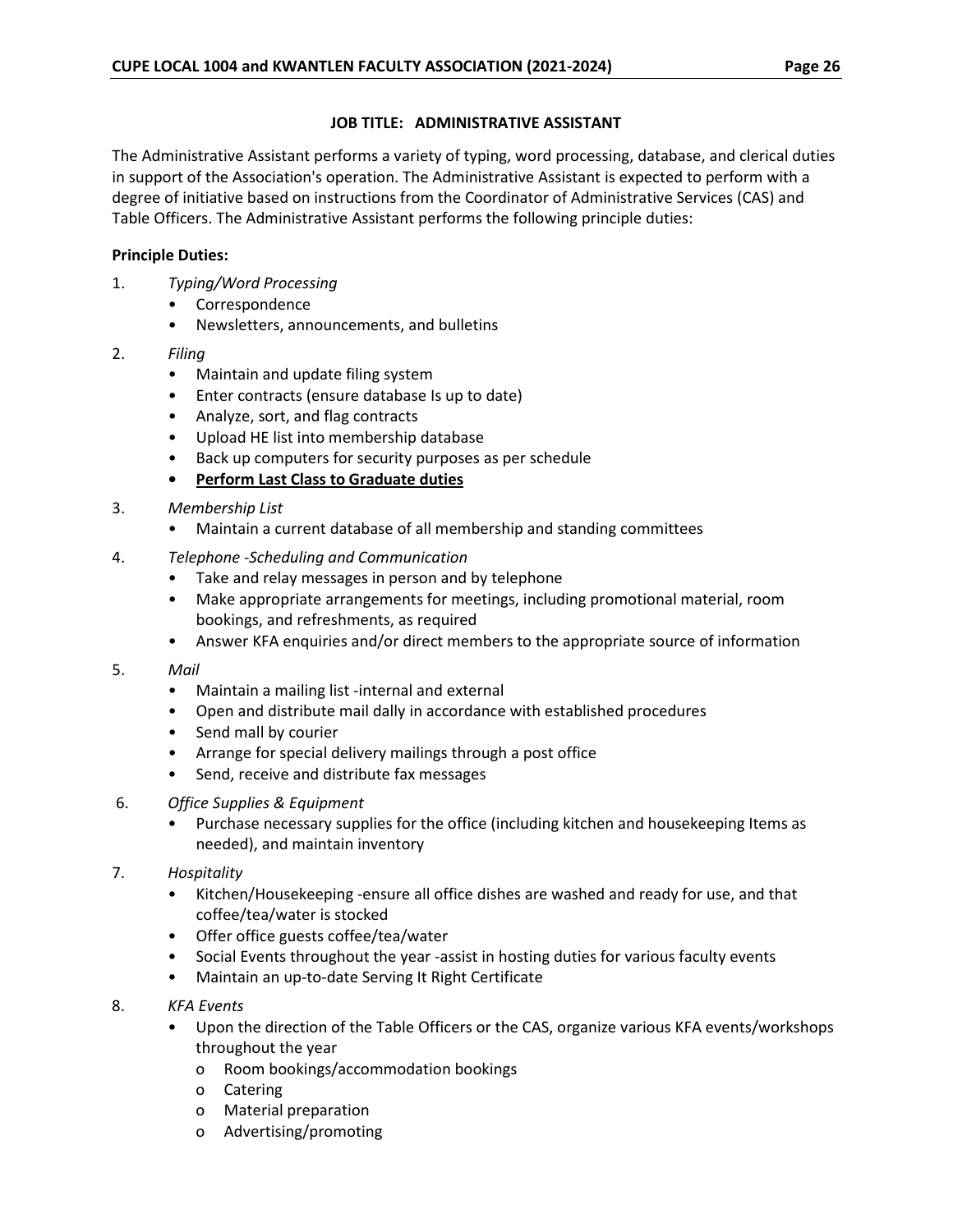- 9. *Duplication and Distribution of Materials*
	- Prepare documents at the direction of the Table Officers or CAS
	- Prepare meeting packages at the direction of the Table Officers or CAS
- 10. *Financial (each of the following are at the direction of the CAS)*
	- Make bank deposits
	- Write cheques (accounts payable/receivable)
- 11. *Course Overload Requests*
	- Process the Permission to Exceed Class Size requests according to current procedure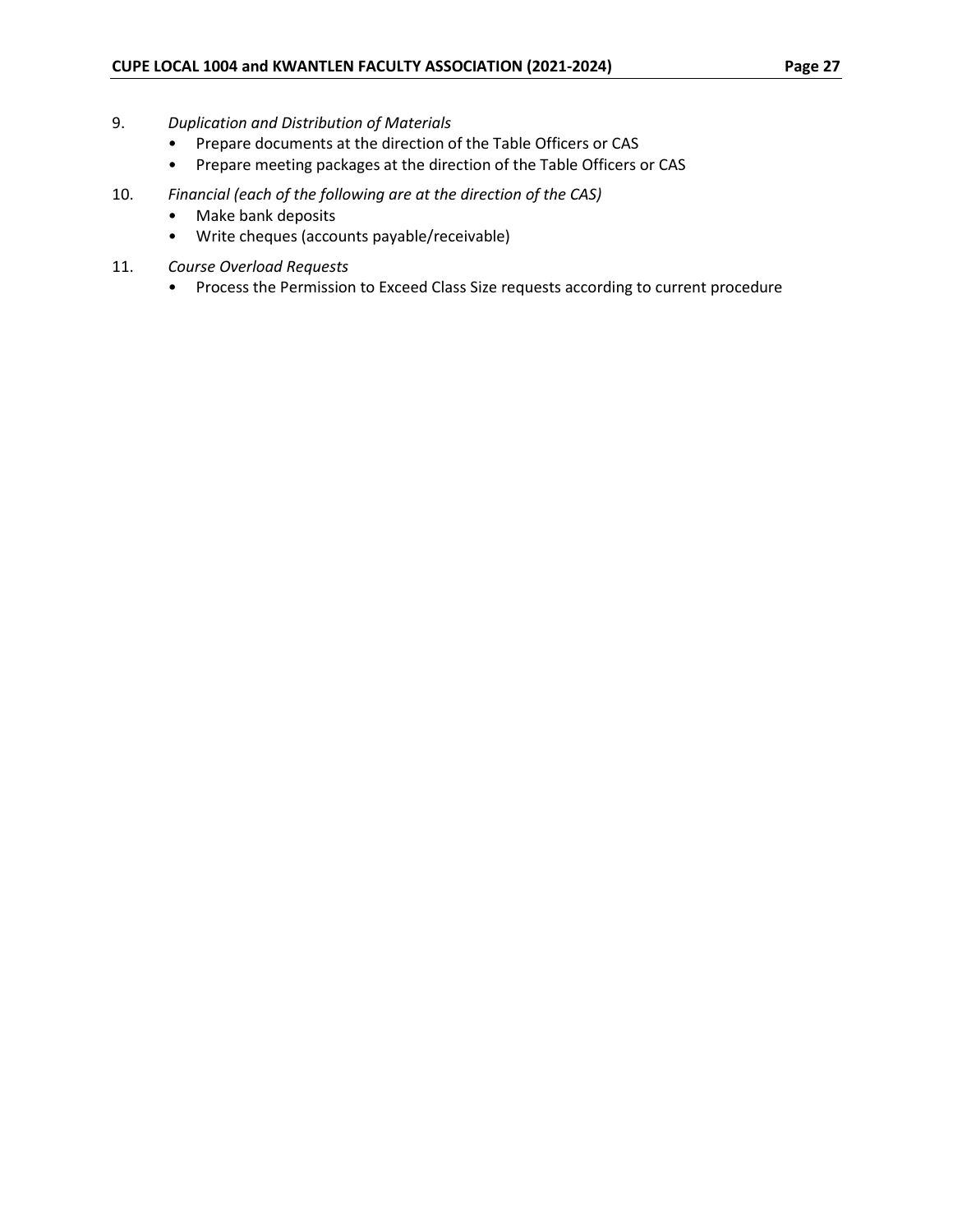# **APPENDIX C**

#### **BENEFITS**

#### **FOR KWANTLEN FACULTY ASSOCIATION MEMBERS OF CUPE LOCAL 1004**

<span id="page-32-1"></span><span id="page-32-0"></span>

| <b>BENEFIT</b>                                 | <b>DESCRIPTION</b>                                                                                                                                                                                                                                                                                                                                                                                                                                                                                                                                                                                                                   |  |
|------------------------------------------------|--------------------------------------------------------------------------------------------------------------------------------------------------------------------------------------------------------------------------------------------------------------------------------------------------------------------------------------------------------------------------------------------------------------------------------------------------------------------------------------------------------------------------------------------------------------------------------------------------------------------------------------|--|
| Group Life                                     | 3 x annual salary                                                                                                                                                                                                                                                                                                                                                                                                                                                                                                                                                                                                                    |  |
| <b>Accidental Death &amp;</b><br>Dismemberment | To match Group Life                                                                                                                                                                                                                                                                                                                                                                                                                                                                                                                                                                                                                  |  |
| Long Term Disability                           | 6 month qualifying period 70% of monthly<br>earnings                                                                                                                                                                                                                                                                                                                                                                                                                                                                                                                                                                                 |  |
| <b>MSP</b>                                     |                                                                                                                                                                                                                                                                                                                                                                                                                                                                                                                                                                                                                                      |  |
| <b>Extended Health</b>                         | 80% reimbursement of eligible expenses after a \$25<br>٠<br>annual deductible per family \$500 Vision Care every<br>two years<br>Hearing Aids to a maximum of \$600 every four years<br>п<br>Charges for nicotine patch treatment<br>٠<br>Visits to registered psychologists to a maximum of<br>٠<br>\$500/year or 10 sessions, whichever is greater,<br>п<br>(subject to Carrier availability)<br>Osteopathy<br>п<br><b>Employee &amp; Family Assistance (if enrolled in LTD)</b><br>п<br>Blue Net Card to be supplied;<br>٠<br>coverage for all eligible drugs;<br>п<br>coverage for all medical Services Plan de-listed services. |  |
|                                                | Plan A - 100%<br>Plan B - 80%<br>Plan C - 50% - \$3,000 lifetime maximum per<br>individual family member                                                                                                                                                                                                                                                                                                                                                                                                                                                                                                                             |  |
| Weekly Indemnity<br><b>Benefits</b>            | 70% of weekly earnings<br>30 working day qualifying period<br>Maximum benefit period the lesser of 26 weeks or<br>commencement of Long Disability Benefits                                                                                                                                                                                                                                                                                                                                                                                                                                                                           |  |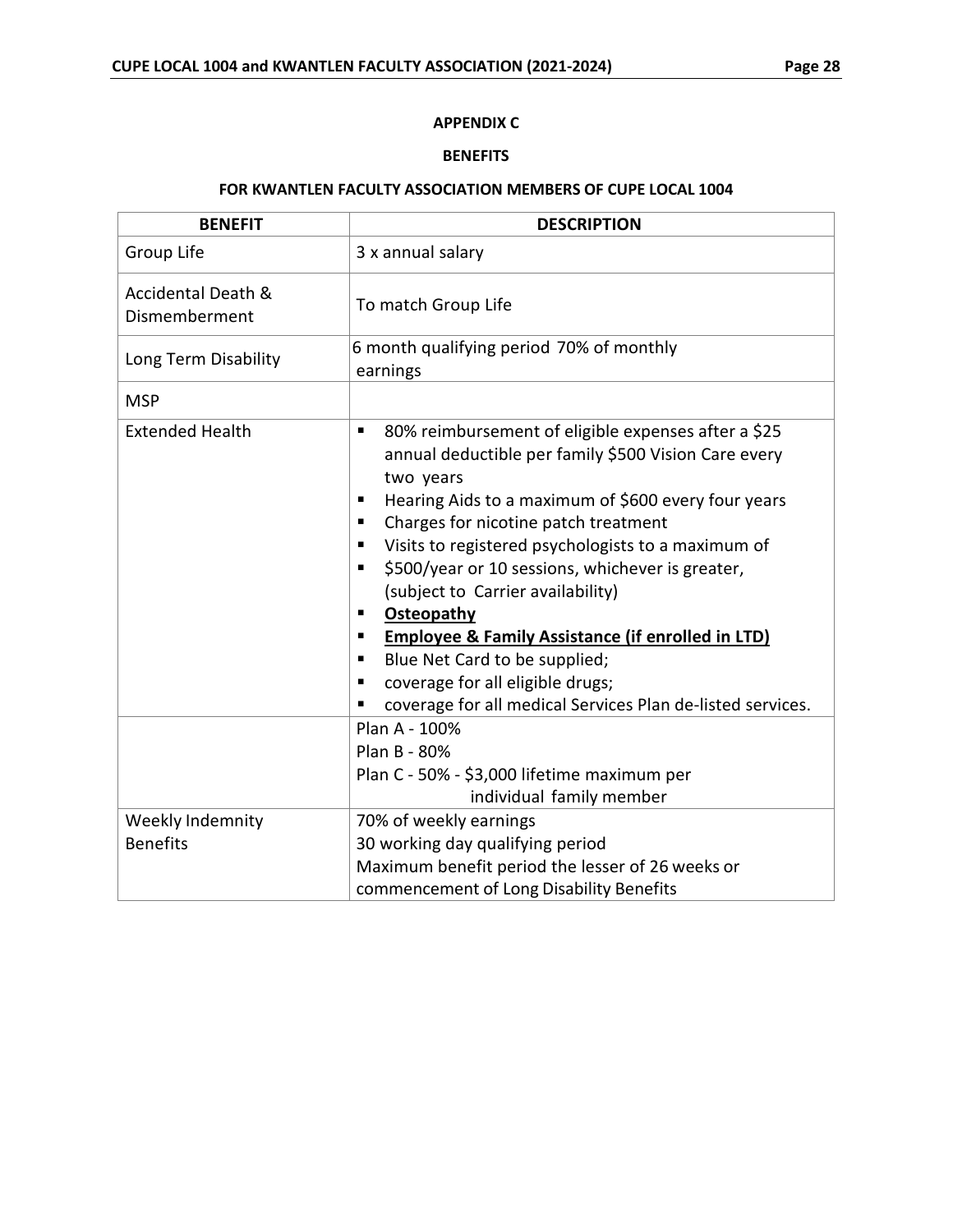## LETTER OF UNDERSTANDING #1

## **SERVICE COVERAGE**

The parties agree:

- The Employer will ensure full backfill coverage for planned or long-term absences, and where  $a_{-}$ appropriate and possible, unplanned, short-term absences of the Coordinator of Administrative Services by deploying the Administrative Assistant.
- b. Where possible, the Employer will in turn provide corresponding backfill coverage for the Administrative Assistant in such situations by deploying the Administrative Assistant Casual employee where said employee is already hired and available.
- The Employer and the Union will meet as needed to discuss the operation of this Letter and  $c.$ implement any mutually agreed changes.

All of which is agreed, this 3rd day of June, 2021, by:

SIGNED ON BEHALF OF THE EMPLOYER **KWANTLEN FACULTY ASSOCIATION:** 

**SIGNED ON BEHALF OF THE UNION CUPE LOCAL 1004:**